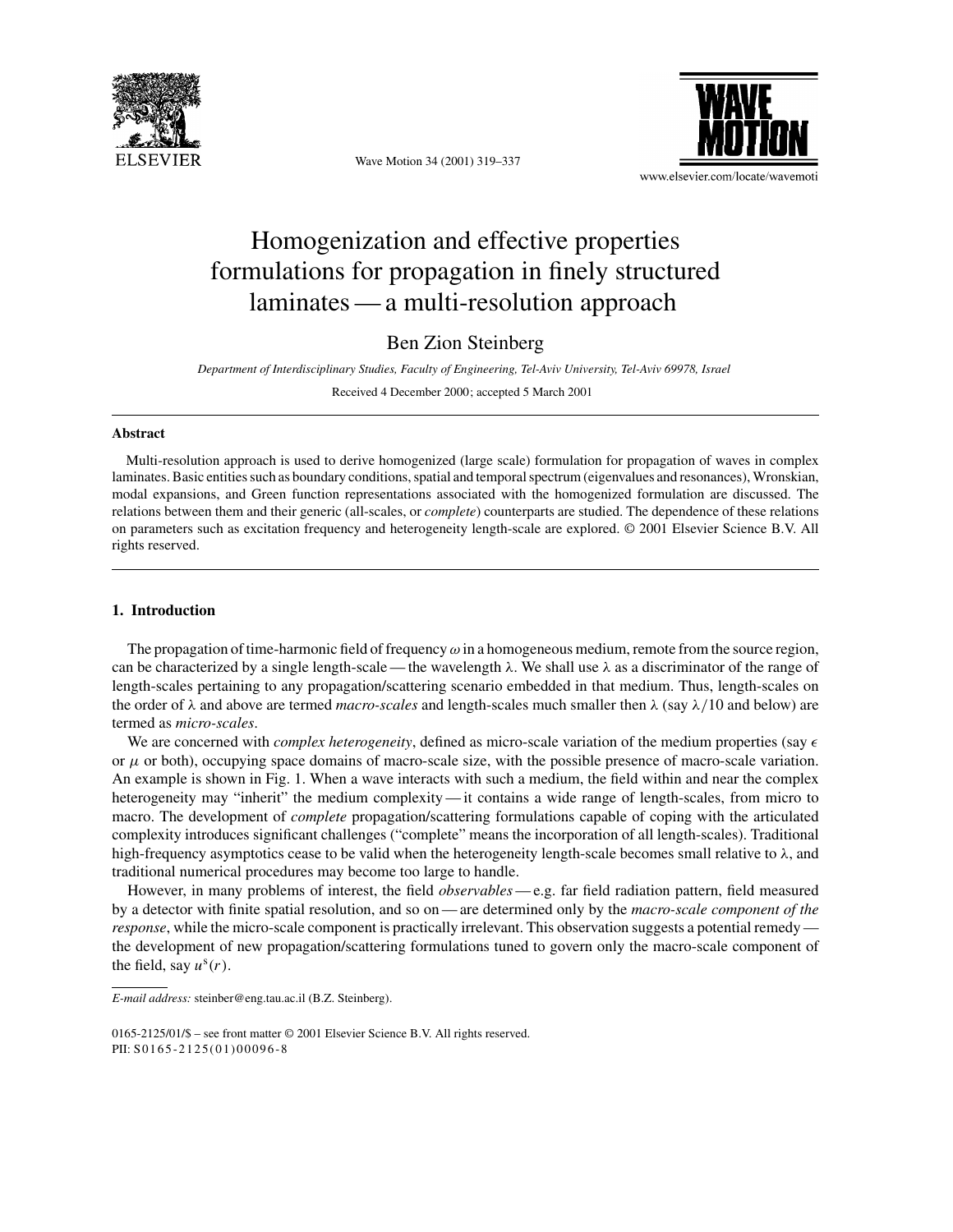

Fig. 1. An example of complex heterogeneity.

The role of homogenization is to develop self-consistent *effective* or *homogenized* formulations governing u<sup>s</sup> only. In these formulations the complex heterogeneities  $\epsilon(r)$ ,  $\mu(r)$  are replaced by their effective measures  $\epsilon^e(r)$ ,  $\mu^e(r)$  simpler (smoother) functions or *operators* that comprise macro-scale only and can faithfully represent the footprint of the micro-scale heterogeneity on the macro-scale field. Once the effective measures are obtained, a plethora of analytical, asymptotic, and numerical techniques is available to solve the homogenized problem. For example, one may hope to develop "effective modal analysis" and "effective ray/WKB theory" based on the effective measures.

Thus, our goal is not only to "homogenize" the relevant PDEs, but also to develop a practical *effective wave theory*. We purposefully emphasize "theory" — a framework that can address the following "vertical" issues (how can we use homogenization efficiently?) and "horizontal" issues (how its basic entities relate to those of the complete formulation?), as schematized in Fig. 2:

- 1. *Rules for anticipating the existence of a footprint*. Is it possible to devise rules that predict a priori which types of micro-scale heterogeneities carry a footprint on the macro-scale response, and which practically do not? The effective measures of the latter are their macro-scale components, while those of the former are more difficult to obtain.
- 2. *Boundary conditions (BC) for the homogenized formulation*. The generic BC, obtained from basic physical laws, apply to the *complete* field. What are the appropriate BC for the macro-scale field? In particular, in what cases the generic BC apply to the homogenized formulation as well?
- 3. *Spectral equivalence*. How the spectrum of the homogenized formulation relates to that of the complete one? Denote the modes and eigenvalues of the former and the latter by  $(u_n^*, \lambda_n^*)$  and  $(u_n, \lambda_n)$ , respectively. Then, under what conditions (e.g. mode order *n*, micro-structure length-scale  $\ell$ , frequency, etc.)  $u_n^*$  gives the macro-scale component of  $u_n$  ( $u_n^s$ ) and  $\lambda_n^* = \lambda_n$  (spectral equivalence), at least in some asymptotic sense? The same question is raised about the resonance frequencies  $\Omega_n^*$  and  $\Omega_n$ . The spectral equivalence is essential for equating the field expansion in the homogenized formulation to that in the complete one, and for assigning *the same physical interpretation to corresponding building blocks*.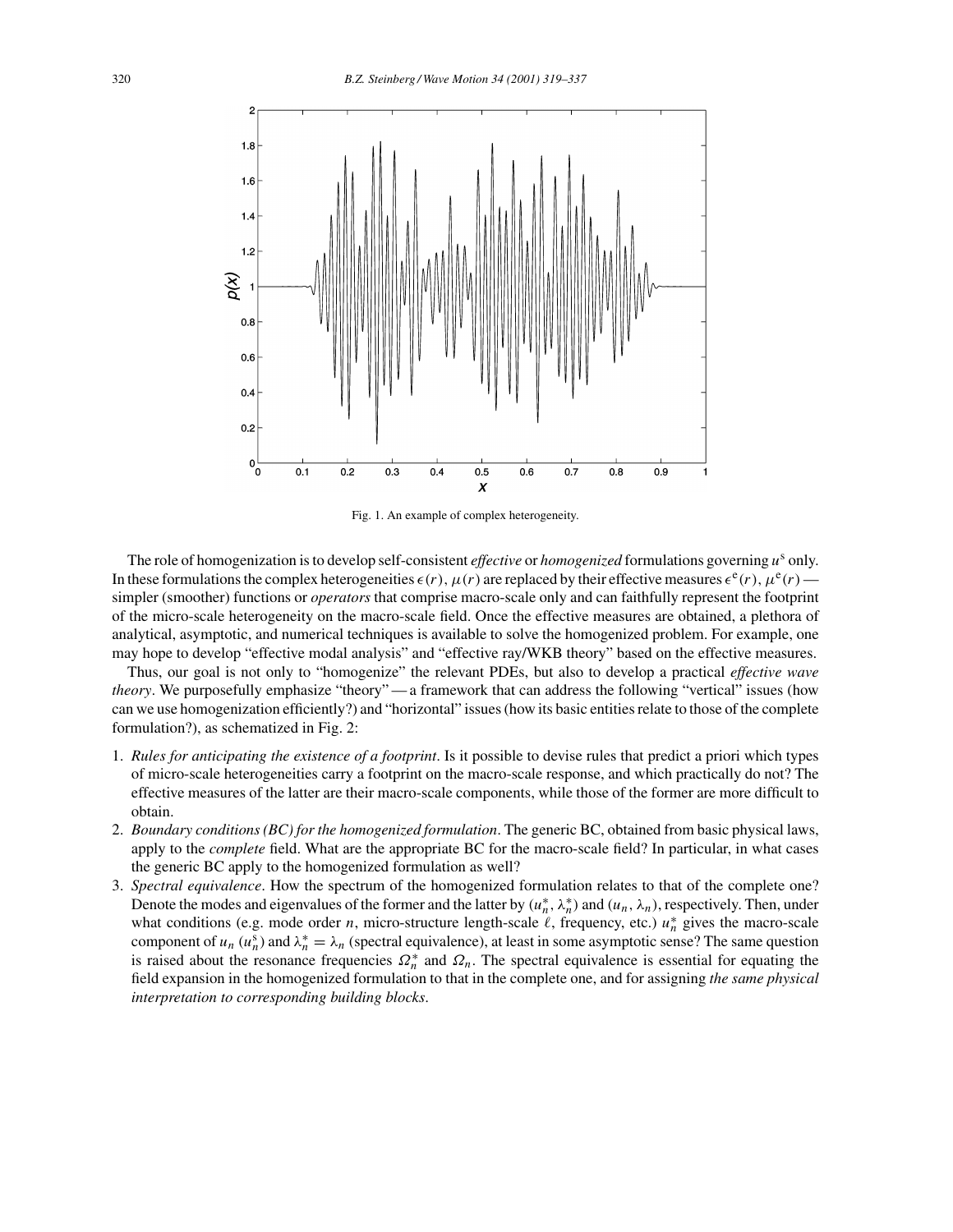

Fig. 2. The building blocks of effective wave theory and the associated inter-relations.

4. *The fundamental source problem.* Since homogenization is about large scale solutions, self-consistency requires the homogenized formulation Green function to contain no micro-scale components, at least formally. Thus one must establish a relation between the Green function of the complete formulation and that of the effective one in terms of relations between the fundamental sources or in terms of relations between the corresponding spectral representations.

Traditional homogenization techniques were developed for periodic structures. They are based on establishing a weak asymptotic limit as the length-scale of the micro-structure becomes infinitely small compare to the macro-scale [1]. The across-scales coupling phenomenology is not expressed explicitly as part of the mathematical procedure, and the physical/mathematical mechanisms underlying it remain obscured. Most of the issues articulated above are not treated.

The formulation developed in [2–9] is based on a different approach and is formally free from these limitations. Multi-resolution analysis (MRA) [10] and wavelet transforms are applied to the integral operator equation representation of the propagation/scattering scenario. This decomposes the latter into a hierarchy of scales, ranging from micro to macro, and forms a convenient starting point for a study of the across-scales phenomenology and for a new homogenization scheme, free from the classical limitations. A self-consistent formulation governing the macro-scale response can then be derived by applying Schur's complement procedure. The result is an effective (homogenized) formulation, where the footprint of the micro-scale heterogeneity on the macro-scale response is expressed via an *effective material operator* (EMO).

The main features of the EMO were studied in [2–7] for electromagnetic and acoustic scattering in several simple canonical configurations. Refs. [4,6] reconstruct the classical result of homogenization of the equation  $(Qu')' = f$ , but free from the classical limitations. A study of the MRA homogenization within the framework of Sturm–Liouville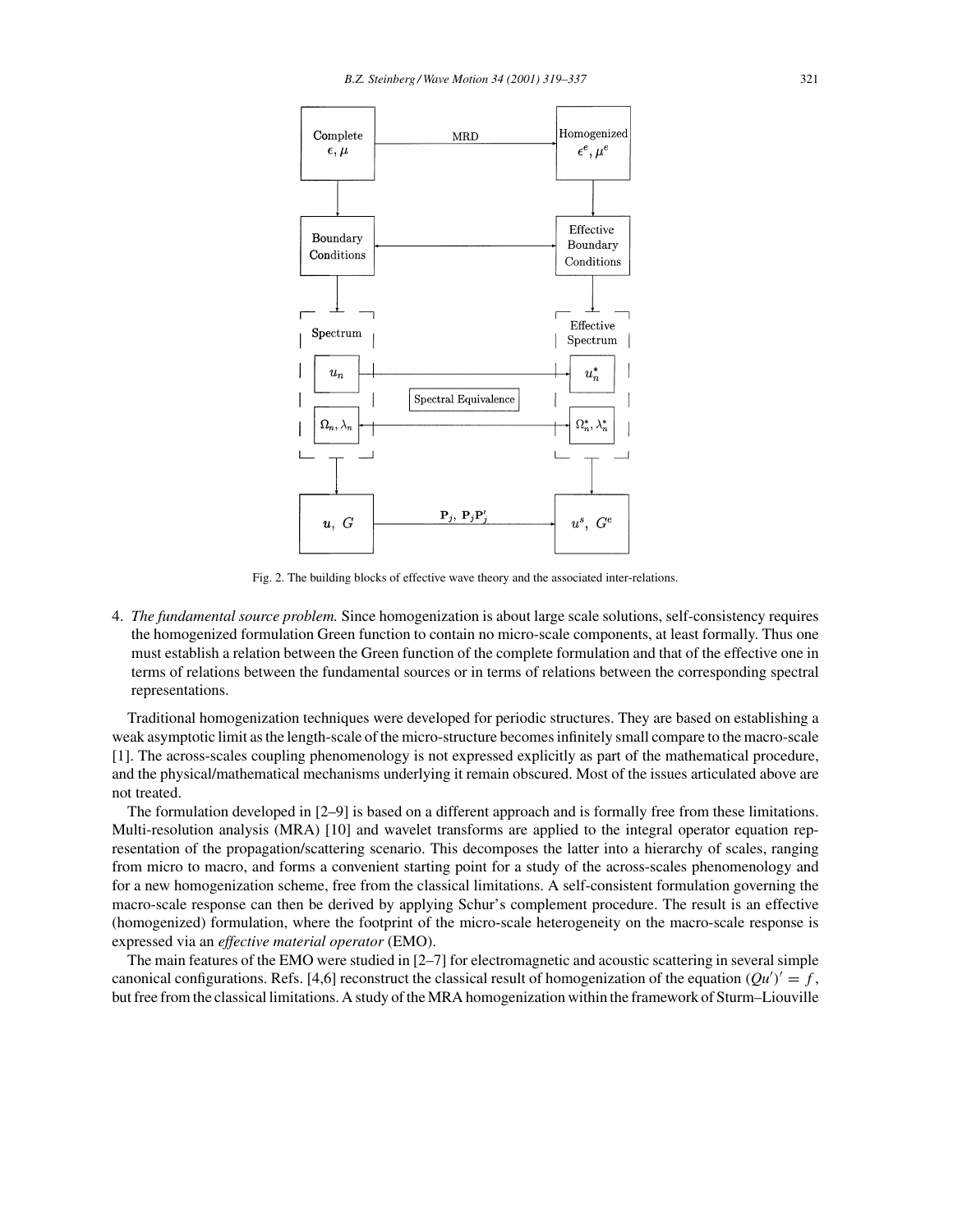equations on a closed domain has been carried out in [8,9]. It has been shown that for Neumann, Dirichlet, and certain types of impedance BC, the generic BC applies to the homogenized formulation as well. This work has also explored the relationship between the eigenvalues and eigenfunctions of the complete and of the homogenized (effective) Sturm–Liouville problems, and in particular has established the conditions for spectral equivalence. These fundamental spectral results have been later applied in [11,12] to formulate effective modal propagation schemes in complex layered ducts and an "effective vertical-modes/horizontal-rays" scheme for slowly varying complex stratifications.

We note that MRA and wavelets have been used recently by Brewster and Beylkin [13] for numerical homogenization. The basic ideas are similar to those developed in [2,3]. The work in [13] is devoted mainly to a sophisticated "decimation" process in which an efficient numerical algorithm for estimating the large scale response component is developed. It does not address directly the questions articulated above. Using the multi-resolution approach, the classical result was re-derived later by Gilbert [14], together with a correction term. In [15], the algorithm developed in [13] is used to investigate the numerical homogenization of boundary value problems. Their work, however, does not provide analytic expression for the effective properties, and does not address the issue of the appropriate boundary conditions for the homogenized problem.

The purpose of the present work is to use the multi-resolution homogenization scheme to derive a systematic effective modal analysis for electro-magnetic propagation in complex ducts. This will be based on the extension of the results reported in [8,9] to the relevant propagation problems. Thus, effective properties, BC, and spectral equivalence will be examined for a Sturm–Liouvile equation that is more general than that treated in [8,9] and better suited to electromagnetic wave propagation. For convenience we start with a summary of the main results derived before. Based on this, three new inequalities (2.13), (2.17) and (2.18), are obtained. These inequalities are used here for: (a) Extending the spectral equivalence theorem of Steinberg et al. [8] for cases including *two* heterogeneity functions (this was discussed in [9], but not derived or proved). (b) Demonstrating a *new* relation between the *Wronskians* of the generic and homogenized formulations. This result is important for generalizing the spectral equivalence theorem also for resonance frequencies. (c) Developing modal expansion schemes for the Green functions and for source-free propagation fields.

# **2. The multi-resolution approach to homogenization**

#### *2.1. Wavelets, scaling functions, and smoothing*

Let  ${V_j}_{j \in \mathbb{Z}}$  be a nested sequence of linear spaces that constitutes a multi-resolution decomposition (MRD) of  $L_2(R)$  (Z is the set of all integers). Let  $\phi(x)$  and  $\psi(x)$  be the corresponding scaling function and wavelet, respectively. The function  $\phi_{in}(x)$  is defined via  $\phi(x)$  as  $\phi_{in}(x) = 2^{j/2}\phi(2^{j}x - n)$ , and a similar definition holds for  $\psi_{mn}(x)$ . Then,  ${\{\phi_{jn}\}}_{n \in \mathbb{Z}}$  is an orthogonal basis of  $V_j$ , and  ${\{\psi_{jn}\}}_{n \in \mathbb{Z}}$  is an orthogonal basis of  $O_j$ , the orthogonal complement of  $V_i$  in  $V_{i+1}$ . The spectrum of  $\phi_{in}(x)$  is centered in the low frequency regime  $|\xi| \leq 2^j$ , while that of  $\psi_{in}(x)$  is centered in the band-pass regime  $2^{j} \leq |\xi| \leq 2^{j+1}$ . Examples are shown in Fig. 3. An approximation of a field  $u(x)$  at a resolution k can be written as the sum of two mutually orthogonal fields, namely a smooth  $(u^s,$ macro-scale) and a detail ( $u^d$ , micro-scale) components. We have  $u(x) = u^s(x) + u^d(x)$ , where

$$
u^{s}(x) = \mathbf{P}_{j}u(x) = \sum_{n} s_{n} \phi_{jn}(x), \quad s_{n} = \langle u, \phi_{jn} \rangle, \tag{2.1a}
$$

$$
u^{d}(x) = \mathbf{D}_{j}^{k} u(x) = \sum_{m=j}^{k-1} \sum_{n} d_{mn} \psi_{mn}(x), \quad d_{mn} = \langle u, \psi_{mn} \rangle.
$$
 (2.1b)

Here,  $\langle \cdot, \cdot \rangle$  denotes the inner product of  $L_2(R)$ , and  $j < k$  is the reference smoothing resolution.  $u^s(x)$  can be interpreted as the spatial average of  $u(x)$ , with the averages being taken over intervals of the size  $2^{-j}$ . The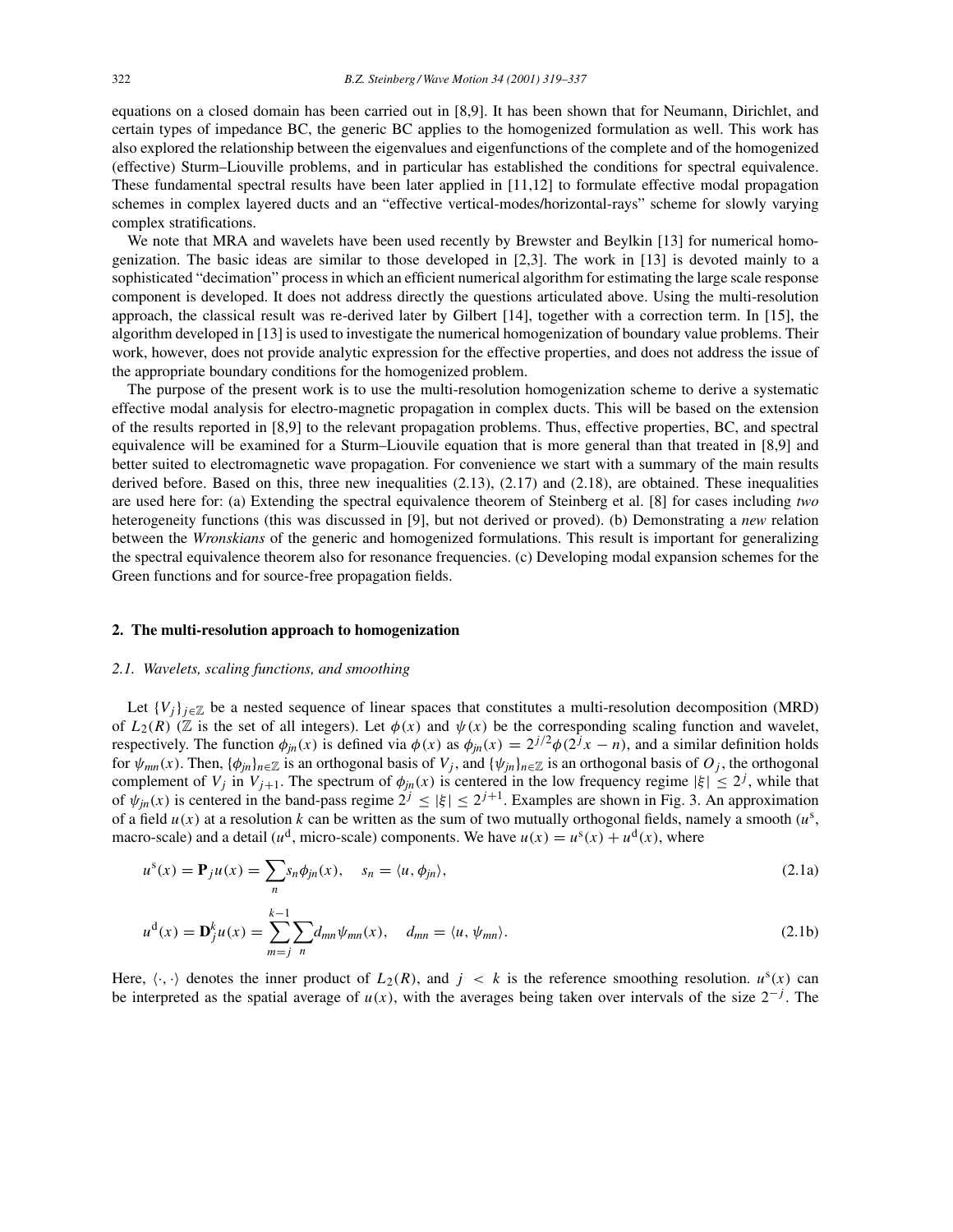

Fig. 3. The cubic spline Battle–Lemarie: (a) scaling function  $\phi$ , (b) wavelet  $\psi$ .

field component  $u^{d}(x)$  contains the remaining fine details. The resolution level j should be chosen such that  $u^{s}$ faithfully describes field components possessing spatial length-scales in the order of a wavelength λ and larger. For a normalized wavelength  $\lambda = 1$ , we choose  $j = 3$ .

# *2.2. Construction of the homogenized formulation — the basic apparatus*

One may address the difficulty of boundary conditions (see issue (2) in Section 1) by rewriting the boundary value problem in terms of a second kind Fredholm integral equation (known also as a Lippman–Schwinger equation). In the latter *the boundary conditions are incorporated in the structure of the integral kernel*, and are not specified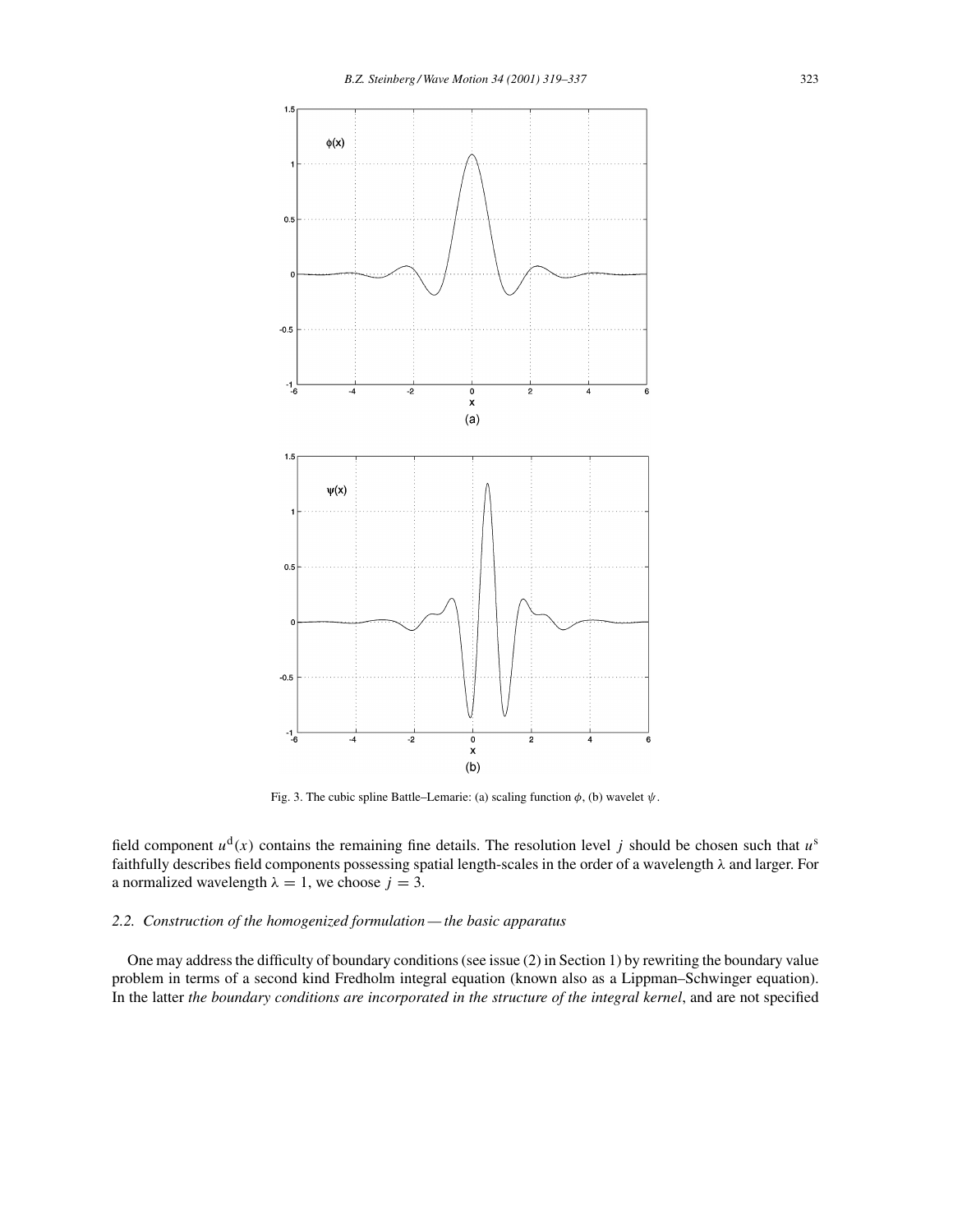explicitly "at a point". Thus, the incorporation of new "effective" boundary conditions in homogenized formulation comes out naturally as a mapping of the integral kernel function. As shown in [8] this indeed is the case, although some exceptions may occur. Thus, we first cast the propagation/scattering problem in integral equation form and then apply the homogenization procedure.

A general form of the integral equation is given by

$$
u(x) = u_0(x) + Lu,
$$
\n(2.2a)

where  $u$  is the response field to be determined,  $L$  is a linear operator

$$
\mathbf{L}u = \int_{a}^{b} k(x, y)q(y)u(y) dy = \mathbf{L}_{b}(qu),
$$
\n(2.2b)

 $q(x)$  is the heterogeneity function, and  $k(x, y)$  is a known kernel, related (but not always identical) to the Green function of a properly defined homogeneous background problem.  $u_0(x)$  is a known forcing term interpreted as the system response in the absence of the heterogeneity  $(q = 0)$ . Projecting this operator equation onto the nested sequence of linear spaces  $\{V_j\}_{j\in\mathbb{Z}}$ , via a Galerkin procedure with Eqs. (2.1a) and (2.1b), we get the set of equations

$$
\begin{pmatrix} \mathbf{I} - \mathbf{\Phi} & -\mathbf{C} \\ -\bar{\mathbf{C}} & \mathbf{I} - \mathbf{\Psi} \end{pmatrix} \begin{pmatrix} \vec{s} \\ \vec{d} \end{pmatrix} = \begin{pmatrix} \vec{s_0} \\ 0 \end{pmatrix},\tag{2.3}
$$

where the coefficients of the macro-scale field  $u^s$  and the micro-scale field  $u^d$  are collected in  $\vec{s}$  and  $\vec{d}$ , respectively. The same interpretation holds for the known scaling functions coefficients vector  $\vec{s}_0$  — it is associated with the forcing  $u_0(x)$  large scale component. Since this forcing is nothing but the system response in the absence of the heterogeneity (when  $q = 0$ ), it contains no micro-scale component. Hence, the null vector in the lower part of the r.h.s. in Eq. (2.3). I is the identity matrix and  $\Phi$ , C,  $\bar{C}$  and  $\Psi$  are matrix operators with elements  $\Phi_{n',n} = \langle \bar{L}\phi_{jn}, \phi_{jn'}\rangle$ ,  $C_{n',mn} = \langle L\psi_{mn}, \phi_{jn'}\rangle$ ,  $\bar{C}_{m'n',n} = \langle L\phi_{jn}, \psi_{m'n'}\rangle$ ,  $\Psi_{m'n',mn} = \langle L\psi_{mn}, \psi_{m'n'}\rangle$ . The set in Eq. (2.3) provides the starting point for a multi-resolution study of the propagation/scattering problem. From the lower half of Eq. (2.3) the response detail component d can be expressed in terms of the response large scale component  $\vec{s}$ . When the result is substituted into the upper half of Eq. (2.3), we get a formulation governing  $\vec{s}$ 

$$
[\mathbf{I} - \mathbf{\Phi} - \mathbf{C}(\mathbf{I} - \mathbf{\Psi})^{-1}\bar{\mathbf{C}}]\vec{s} = \vec{s}_0. \tag{2.4}
$$

This formulation is the basic MRA homogenization scheme. The information of the small scale heterogeneity  $q<sup>d</sup>(x)$ appears essentially in  $C(I - \Psi)^{-1}\bar{C}$ . Thus, it is the EMO, which describes how the micro-scale heterogeneity  $q^d(x)$ affects the macro-scale response. A general measure of the potential degree of this effect is the EMO norm. If  $\Vert$ EMO $\Vert \ll \Vert \Phi \Vert$  then the small scale heterogeneity has practically no effect on the large scale response. If these norms are comparable then a small scale heterogeneity can have a significant effect on the large scale response. Thus, an estimate of the EMO norm can provide the rule discussed in (1) in Section 1. The integral kernel  $k(x, y)$  is closely related to the background problem Green function  $G<sup>b</sup>(x, y)$  (see Section 3). The latter is singular at  $x = y$ . Similarly, one may expect that the heterogeneity function  $q(x)$  possesses a non-regular behavior of some order. These properties can be used in conjunction with theorems on wavelets near singularities [10] to obtain estimates on the norm bounds (see [8]). We have the following theorem.

**Theorem 2.1.** *Let*  $k(x, y)$  *be the integral operator kernel. Let*  $k(\cdot, y) \in C^p$ ,  $q(\cdot) \in C^{p'}$  *with*  $p, p' \ge 0$ , *and*  $\phi(x), \psi(x) \in C^N$  with  $N > \max(p, p')$ . Then, if  $||q|| = O(1)$ :

$$
\|\Psi\|^2 \le cN_0^2 \frac{2^{-2j(p'+p+2)}}{[1-2^{-2(p+1)}][1-2^{-2(p'+1)}]},
$$
\n(2.5a)

$$
\|\bar{\mathbf{C}}\|^2 \le cN_0^2 \frac{2^{-2j(p+1)}}{1 - 2^{-2(p+1)}},\tag{2.5b}
$$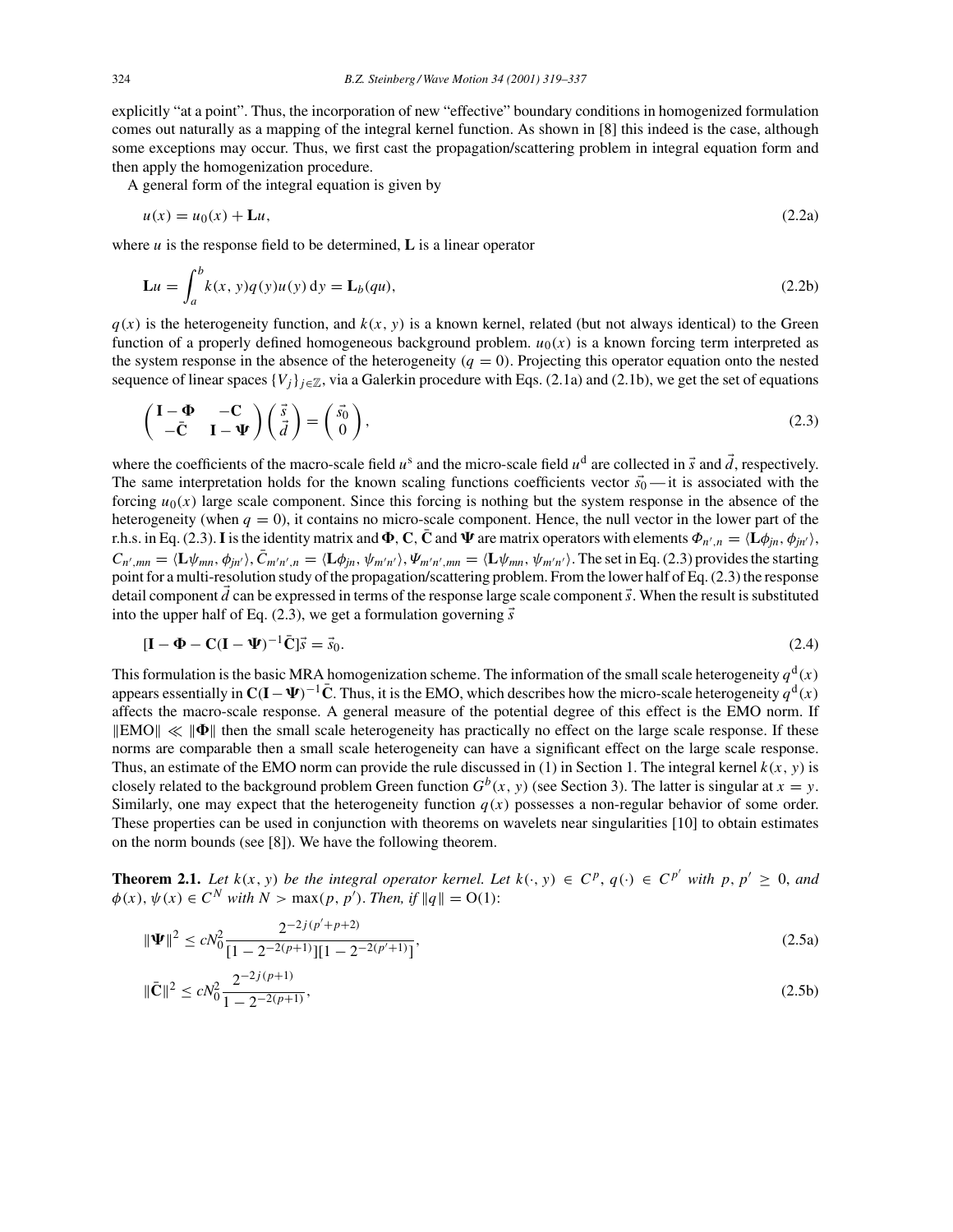$$
\|\mathbf{C}\|^2 \le cN_0^2 \frac{2^{-2j(p'+1)}}{1 - 2^{-2(p'+1)}},\tag{2.5c}
$$

$$
|\bar{C}_{m'n',n}| \le cN_0 2^{-m'(p+3/2)},\tag{2.5d}
$$

*where*  $c = O(1)$ ,  $N_0$  *is the number of resolution* 0 *grid points covering the domain of interest.* 

The EMO norm bound is dominated by the regularity of the integral equation kernel. The latter is closely related to the *near field structure* of the background problem Greens function. This is a formal connection between the waves *physics* and the across-scale coupling phenomenology. But also, it provides a rule for distinguishing between the heterogeneities that carry a footprint and those which do not, see issue (1) in Section 1. The procedure goes as follows. (a) Cast the problem in the form of a Fredholm integral equation. (b) Check the singularity nature of the associated kernel  $k(x, y)$  and heterogeneity. For smooth or mildly singular ones,  $\|\text{EMO}\| \ll 1$  and the micro-structure practically has no footprint in  $u^s(x)$ . For strongly singular ones, the EMO norm is significant and the heterogeneity can have a profound footprint. Below, we contrast the two extremes of weakly singular kernel vs. strongly singular (possessing  $\delta$  singularity) one. They will be found useful in Section 3.

#### *2.2.1. The weakly singular case*

Here  $\|\bar{\mathbf{C}}\| \ll 1$ ,  $\|\bar{\mathbf{\Psi}}\| \ll 1$ . Thus, we have from the lower part of Eq. (2.3)

$$
\|u^d(x)\| \ll \|u^s\|.\tag{2.6}
$$

Furthermore, here  $\|EMO \| \ll 1$ , so Eq. (2.4) can be replaced by

$$
[\mathbf{I} - \mathbf{\Phi}]\vec{s} = \vec{s_0}.\tag{2.7}
$$

The elements of the matrix operator  $\Phi$  can be written as  $(\mathbf{L}_b^*)$  is the adjoint of  $\mathbf{L}_b$ ):

$$
\Phi_{n',n} = \langle \mathbf{L}_b q \phi_{jn}, \phi_{jn'} \rangle = \langle q \phi_{jn}, \mathbf{L}_b^* \phi_{jn'} \rangle = \langle q \phi_{jn}, \phi_{jn'}^f \rangle. \tag{2.8}
$$

Recall, however, that the kernel  $k(x, y)$  is related to the *background* problem, thus away from the origin it comprises macro-scales only. Together with the condition that the irregularity at the origin is weak, we can approximate

$$
\phi_{jn}^f(x) \approx 2^{-j/2} \overline{k(y_{jn}, x)}, \quad y_{jn} = n2^{-j}, \tag{2.9}
$$

which again, comprises macro-scales only (an overline denotes complex conjugate). Thus,  $\Phi_{n',n}$  can be rewritten as

$$
\Phi_{n',n} = \langle q^s \phi_{jn}, \phi_{jn'}^f \rangle = \langle \mathbf{L}_b q^s \phi_{jn}, \phi_{jn'} \rangle. \tag{2.10}
$$

The last result means that the only relevant measure that affects  $u^s$  is  $q^s$ . Furthermore, there is a *conservation of structure* here: the kernel associated with  $\Phi_{n',n}$  above is the same as that associated with the original integral equation. Using this result in Eq. (2.7) and reversing the steps back to an integral equation, we get

$$
u^{s}(x) = u_{0}(x) + L_{b}q^{s}u^{s}
$$
\n(2.11)

that means the effective measure is simply  $q^s$  (compare with Eqs. (2.2a) and (2.2b)). Furthermore, since the kernel here is the same as the one associated with the complete problem (2.2a), the generic BC apply to the effective formulation as well.

From the structure of the matrix equation (2.3) it can be shown that if  $q<sup>d</sup>$  possesses scales not larger than a given micro-scale  $2^{-m_i}$ , so does  $u^d$ . Then, a more precise estimate on the relation between  $u^d$  and  $u^s$  can be derived. From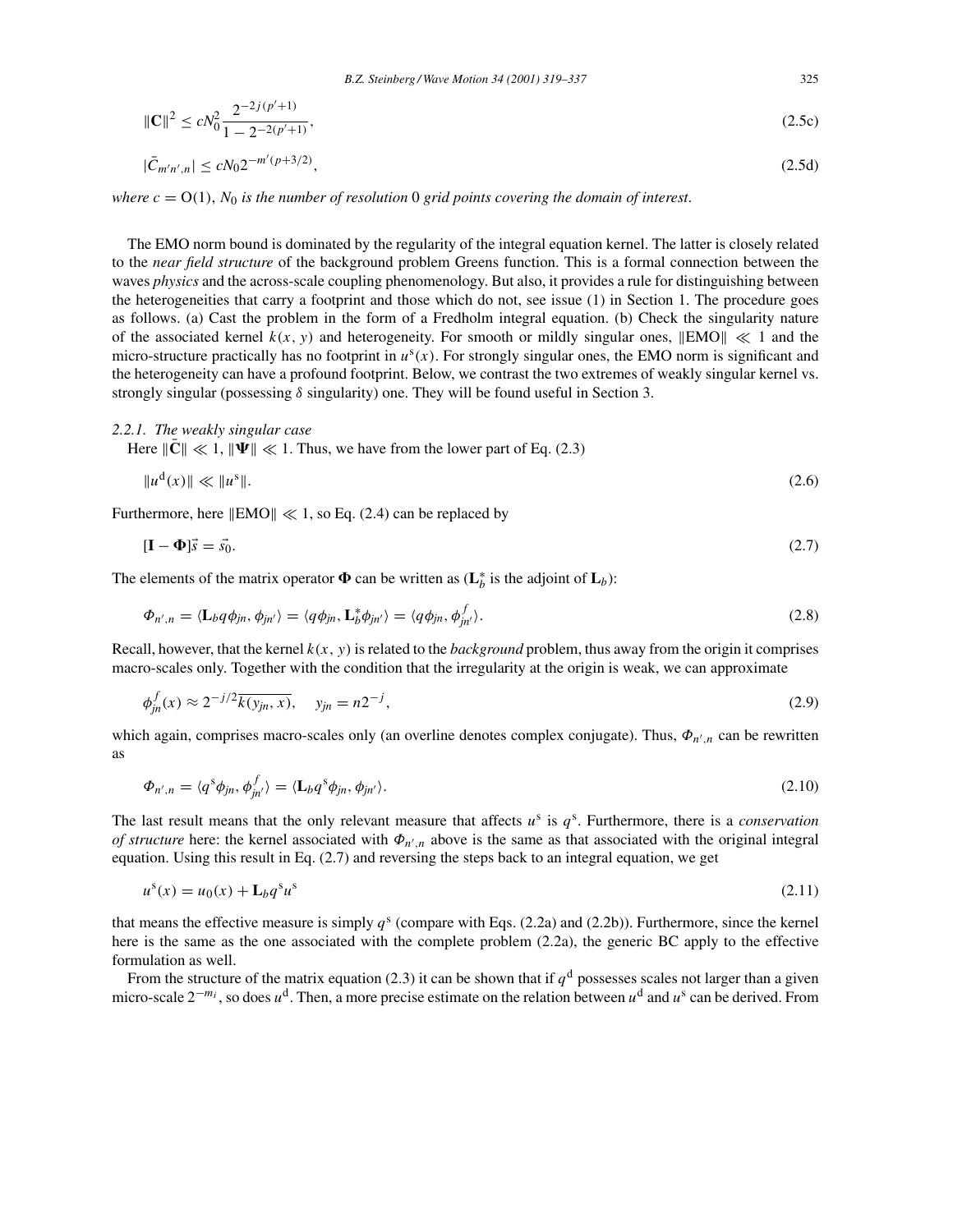Eq. (2.3), we have  $\vec{d} \approx \vec{C}\vec{s}$ . Thus, the *mn* wavelet coefficient in  $\vec{d}$  is given by  $(\vec{d})_{mn} = \sum_{n'} \vec{C}_{mn,n'}(\vec{s})_{n'}$ . Together with the bound in Eq. (2.5d) it gives

$$
|(\vec{d})_{mn}| \le \sum_{n'} |\bar{C}_{mn,n'}| |(\vec{s})_{n'}| \le cN_0 \max_{n'} |(\vec{s})_{n'}| 2^{-m(p+3/2)}, \tag{2.12}
$$

where  $N_0$  and p are defined in Theorem 2.1, and  $c = O(1)$ . With the Parseval identity, we find

$$
||u^d||^2 = \sum_{m=m_i}^{\infty} \sum_n |(\vec{d})_{mn}|^2
$$
  
\n
$$
\leq c||u^s||^2 \sum_{m=m_i}^{\infty} \sum_n 2^{-2m(p+3/2)} \quad \text{with Eq. (2.12)}
$$
  
\n
$$
\leq c||u^s||^2 N_0 \sum_{m=m_i}^{\infty} 2^{-2m(p+1)} \quad \text{there are } N_0 2^m \text{ points in resolution } m
$$
  
\n
$$
= \frac{c||u^s||^2 N_0 2^{-2m_i(p+1)}}{1 - 2^{-2(p+1)}}.
$$
 (2.13)

Thus, as the micro-scale becomes smaller, so does  $||u^d||/||u^s||$ .

## *2.2.2. The strongly singular case*

Here, we assume that  $k(x, y)$  can be written as

$$
k(x, y) = \Gamma(x, y) - \delta(x - y),
$$
\n(2.14)

where  $\delta(x)$  is the Dirac  $\delta$ , and  $\Gamma(x, y)$  has the same properties as  $k(x, y)$  of Section 2.2.1. With the strongly singular term in  $k(x, y)$ , the EMO cannot be neglected, so  $q^{\bar{d}}(x)$  can have a profound footprint in the macro-scale response. Due to the simplicity of  $k(x, y)$ , one can obtain simple expressions for the effective measures. By substituting Eq. (2.14) into Eq. (2.2a) and performing the integration over the  $\delta$  term, we obtain a new integral equation:

$$
T(x) = u_0(x) + \Gamma_b \left(\frac{q}{Q}T\right),\tag{2.15a}
$$

where Q and T are new functions and  $\Gamma_b$  is a new operator

$$
Q(x) = 1 + q(x), \qquad T(x) = Q(x)u(x), \qquad \Gamma_b f = \int_a^b \Gamma(x, y) f(y) \, dy.
$$
 (2.15b)

Since the kernel of  $\Gamma_b$  is the function  $\Gamma$ , this operator possesses now exactly the same features as  $\mathbf{L}_b$  of Section 2.2.1, and the results obtained there for  $u$  can be directly applied here for  $T$ . Therefore, we have from Eq. (2.6) (or Eq. (2.13)) and Eq. (2.11)

$$
||Td(x)|| \ll ||Ts||, \quad Ts(x) = u0(x) + \Gamma_b \left( \left( \frac{q}{Q} \right)^s T^s \right).
$$
 (2.15c)

However, from Eq. (2.15b), we have  $u = Q^{-1}T$ , and from the first part of Eq. (2.15c) (or from Eq. (2.13) which applies here for T), we have  $u^s = (Q^{-1})^s T^s$ . Reversing this last equation to express  $T^s$  in terms of  $u^s$  and substituting the result back to Eq. (2.15c) yields finally an homogenized integral equation for  $u^s$ 

$$
u^{s}(x) = u_{0}(x) + \mathbf{L}_{b}(q^{e}u^{s}), \quad q^{e} = \left[ \left( \frac{1}{Q(x)} \right)^{s} \right]^{-1} - 1, \tag{2.16}
$$

where the integral operator  $L_b$  is the same as the generic one, its kernel is given by Eq. (2.14). Thus,  $q^e$  above is the effective measure of  $q$ , and the homogenized formulation possesses the same boundary conditions as the complete one.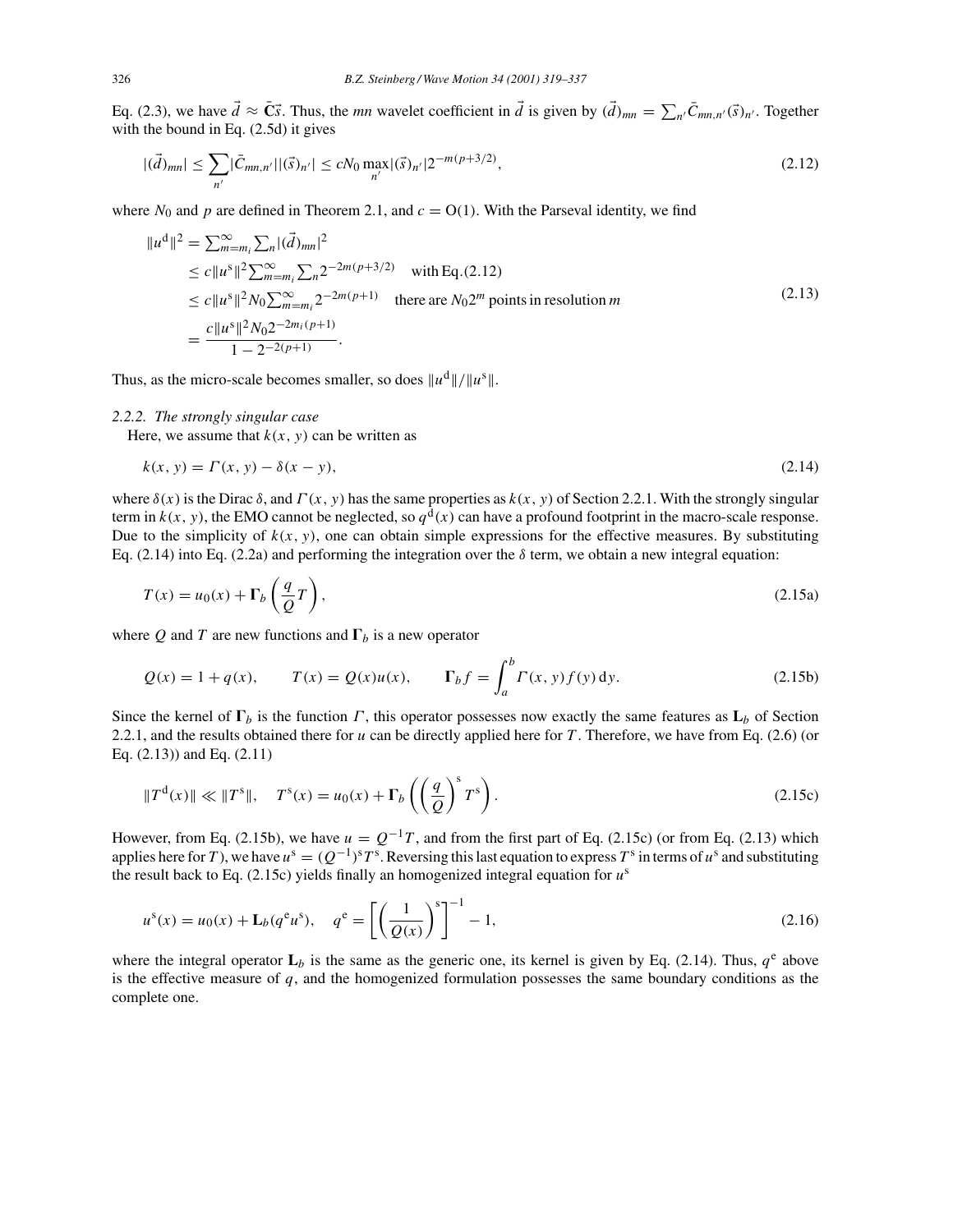When the kernel is of the form in (2.14), a correction term representing the  $\delta$  contribution should be added to the bounds in Eqs. (2.5a)–(2.5d). For  $\overline{C}_{m'n',n}$  the added term is  $cN_02^{-m'(p'+3/2)}$  (assuming  $||q|| = O(1)$ ). Following now the derivations in Eqs. (2.12) and (2.13), we get

$$
||u^d||^2 \le \frac{c||u^s||^2 N_0 2^{-2m_i(\sigma+1)}}{1 - 2^{-2(\sigma+1)}}, \quad \sigma = \min(p, p'), \tag{2.17}
$$

where p, p' apply now to the regularity of  $\Gamma$ , q, respectively. Thus, also in the case of highly singular kernel,  $||u^d||/||u^s||$  decreases as the micro-scale decreases.

From the relation  $u = (Q^{-1})T$  and from Eq. (2.15c) (or from Eq. (2.13) which applies here for T), we obtain the following smoothing rule:

$$
(Qu)s = Qeus + \tilde{R}, \quad \|\tilde{R}\| \le c\|Ts\|2^{-m_i(p+1)},
$$
\n(2.18)

which will be found useful in subsequent derivations.

#### **3. Applications to propagation in complex laminates**

# *3.1. The basic equations*

We start with a 1D Sturm–Liouville equation (the complete problem)

$$
\left[\frac{d}{dx}Q(x)\frac{d}{dx} + \Omega^2 M(x)\right]u(x) = F(x), \quad a \le x \le b
$$
\n(3.1)

with Neumann or Dirichlet BC, and with  $\Omega = O(1)$ . The functions Q and M represent the heterogeneity. When these are identically equal to 1, the length-scale of u is in the order of  $\Omega^{-1} = O(1)$  — the macro-scale. For simplicity of derivation, we distinguish between three cases:

- 1.  $Q = 1$ , and  $M = 1 + m(x)$  possesses a micro-structure. Here, the governing integral equation is of the type discussed in Section 2.2.1 (the derivation is outlined in Appendix A). Thus, for this case  $M^e = M^s(x)$ , with the same BC as the complete formulation.
- 2.  $M = 1$ , and  $Q = 1 + q(x)$  possesses a micro-structure. Here, the governing integral equation has the same structure as that in Section 2.2.2. This case was treated in detail in [8], see Appendix A for the derivation outlines. Thus, here we have  $Q^e = [(Q^{-1})^s]^{-1}$ . The corresponding boundary conditions are summarized in Table 1.
- 3.  $Q = 1 + q(x)$ ,  $M = 1 + m(x)$  both possess micro-structure. Here, one cannot obtain a single integral equation of the structure discussed in Section 2.2. However, we can still obtain effective measures by applying the two-step procedure described preliminary in [11]. Define the Green function  $G_M$ :

$$
\left[\frac{\mathrm{d}^2}{\mathrm{d}x^2} + \Omega^2 M(x)\right] G_M(x; y) = -\delta(x - y). \tag{3.2}
$$

Using the results of case 1 and Section 2.2.1, it can be shown that  $G_M^s = G_M s$ , where the smoothing on the l.h.s. operates on both x and y. Furthermore, we have  $||G_M^d|| \ll ||G_M^s||$ , so to a very good approximation  $G_M = G_M$ s.

Table 1 The complete (all scales) and effective boundary conditions

| Boundary conditions | Complete            | Effective                  |
|---------------------|---------------------|----------------------------|
| Dirichlet           | $u=0$               | $u^s=0$                    |
| Neumann             | $v=0$               | $v^s=0$                    |
| Natural impedance   | $\alpha u + Qv = 0$ | $\alpha u^s + Q^e v^s = 0$ |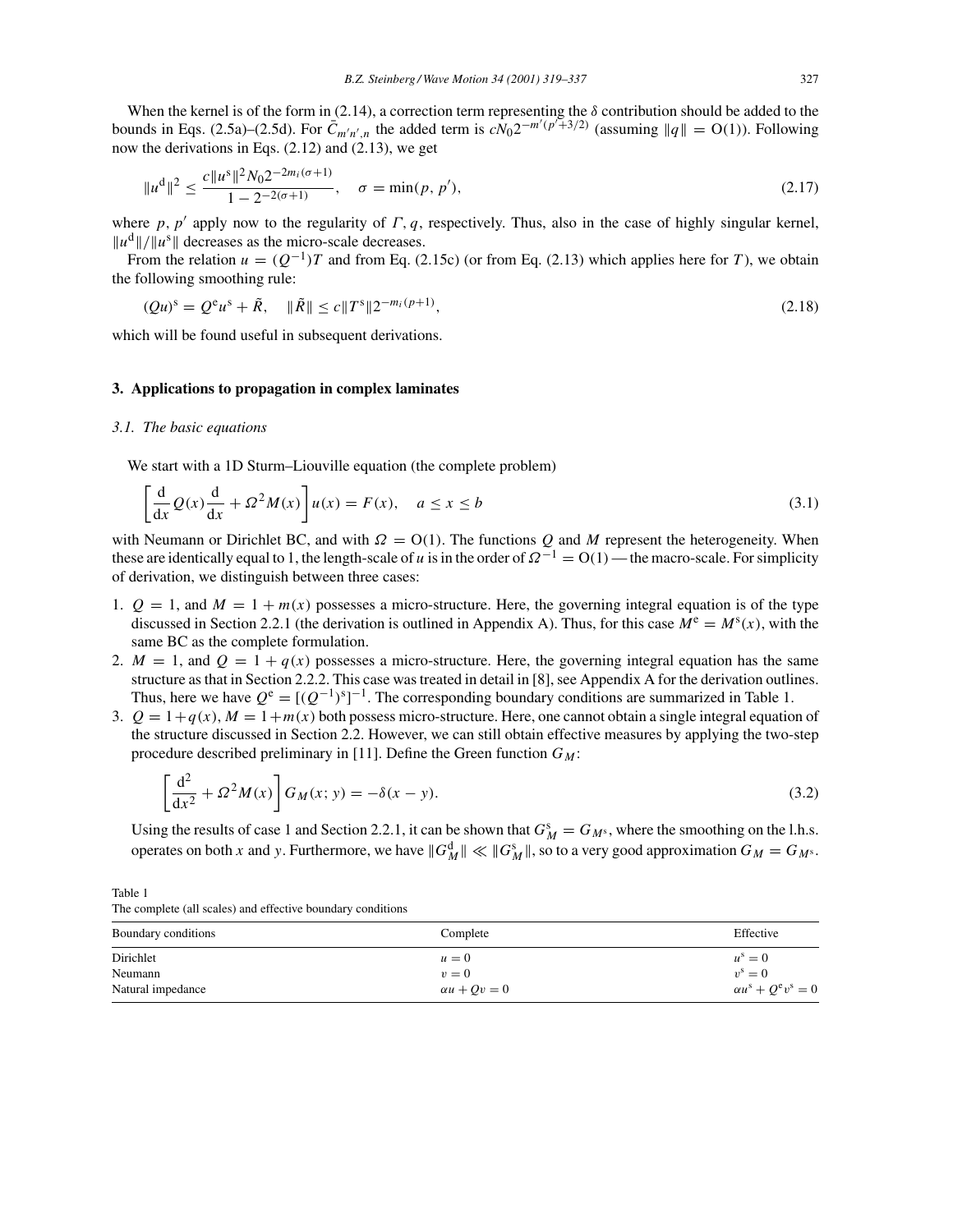Use  $G_M$  as a background problem Green function to obtain an integral equation formulation for u with both Q and M present, and invoke the last approximation. The result is

$$
u(x) = u_0(x) + \int_a^b G_{M^s}(x, y) (q(y)u'(y))' dy.
$$
\n(3.3)

Although, explicit expressions of  $G_M$  are not available for general M, some basic properties always hold: it is continuous at  $x = y$ , and its second mixed derivative results in a  $\delta$  distribution and a continuous term. Furthermore, since  $||G_M^d|| \ll ||G_M^s||$ , it consists of macro-scale only away from the diagonal. Thus, Eq. (3.3) possesses exactly the same properties as Eq. (A.1). Continue from this point by following exactly the same steps described in Appendix A. The final result is that  $q^e$  is the same as in the previous case. Thus the homogenized formulation is

$$
\left[\frac{d}{dx}\mathcal{Q}^{e}(x)\frac{d}{dx} + \Omega^{2}M^{e}(x)\right]u^{s}(x) = F(x), \quad a \le x \le b,
$$
\n(3.4a)

where the effective properties are given by

$$
M^{e} = M^{s}(x), \qquad Q^{e} = [(Q^{-1})^{s}]^{-1}, \qquad (3.4b)
$$

and with the same BC as that of case 2 (see Table 1). The smoothing relation of Eq. (2.18) still holds, but for the quantity governed by the integral equation. Thus  $(v = u')$ :

$$
(Qv)^{s} = Q^{e}v^{s} + \tilde{R}, \quad \|\tilde{R}\|, \|(Qv)^{d}\| \le c \|(Qv)^{s}\|2^{-m_{i}(p+1)}.
$$
\n(3.5)

Furthermore, the relation in (2.17) applies here as well.

#### *3.1.1. Spectral properties*

We wish to study how the eigenvalues and eigenfunctions of the complete formulation relate to those of the effective one. Two new aspects of the spectral equivalence are discussed here. These are the presence of an additional heterogeneity function  $M(x)$ , and the role of the frequency parameter  $\Omega$ . We start with the following simple theorem (see [8] for a proof).

**Theorem 3.1.** Let  $\{f_n^{\ell}\}$  be an orthonormal basis in a Hilbert space H that depends on the parameter  $\ell$ . Let  $\{g_n\}$ *be an orthonormal sequence in H. If*  $\forall m \neq n \langle f_n^{\ell} g_m \rangle \to 0$  *as*  $\ell \to 0$ , *then*  $f_n^{\ell} \to g_n$  *as*  $\ell \to 0$   $\forall n$ .

We shall use this theorem to establish a spectral equivalence. Let  $u_n(x)$ ,  $\lambda_n$  be the *n*th eigenfunction and eigenvalue associated with the complete formulation in Eq. (3.1) with  $M(x) = R(x) + \lambda W(x)$ . Let  $u_n^*(x)$ ,  $\lambda_n^*$  be those associated with the effective formulation in Eqs. (3.4a) and (3.4b). The pairs  $u_n$ ,  $\lambda_n$  and  $u_m^*$ ,  $\lambda_m^*$  satisfy

$$
(Qv_n)' + \Omega^2 Ru_n + \Omega^2 \lambda_n Wu_n = 0,\tag{3.6a}
$$

$$
(Q^{\rm e}v_m^*)' + \Omega^2 R^s u_m^* + \Omega^2 \lambda_m^* W^s u_m^* = 0, \tag{3.6b}
$$

where a prime denotes a derivative with respect to the argument,  $v = u'$ .  $u_n$  and  $u_m^*$  satisfy the same boundary conditions. Since both equations are real and self-adjoint, the eigenfunctions and eigenvalues are real in both cases. Since  $Q^e$ ,  $R^s$ ,  $W^s$  are slowly varying large scale heterogeneities, the first  $N = 2<sup>j</sup>$  eigenfunctions of Eq. (3.6b) comprise macro-scales only. We shall restrict our discussion to these first  $N$  eigenfunctions. Note also that for these first N modes the smoothing rule in Eq. (3.5) is valid, because it results from relations between operator norms. We perform now an inner product of Eqs. (3.6a) and (3.6b) with  $u_m^*$  and  $u_n$ , respectively, and subtract the second from the first. The result is

$$
\langle u_m^*, (Qv_n)'\rangle - \langle u_n, (Q^{\mathbf{e}} v_m^*)'\rangle + \Omega^2 \lambda_n \langle u_m^*, W u_n \rangle - \Omega^2 \lambda_m^* \langle u_n, W^s u_m^* \rangle + \Omega^2 \langle u_m^*, R^{\mathbf{d}} u_n \rangle = 0. \tag{3.7}
$$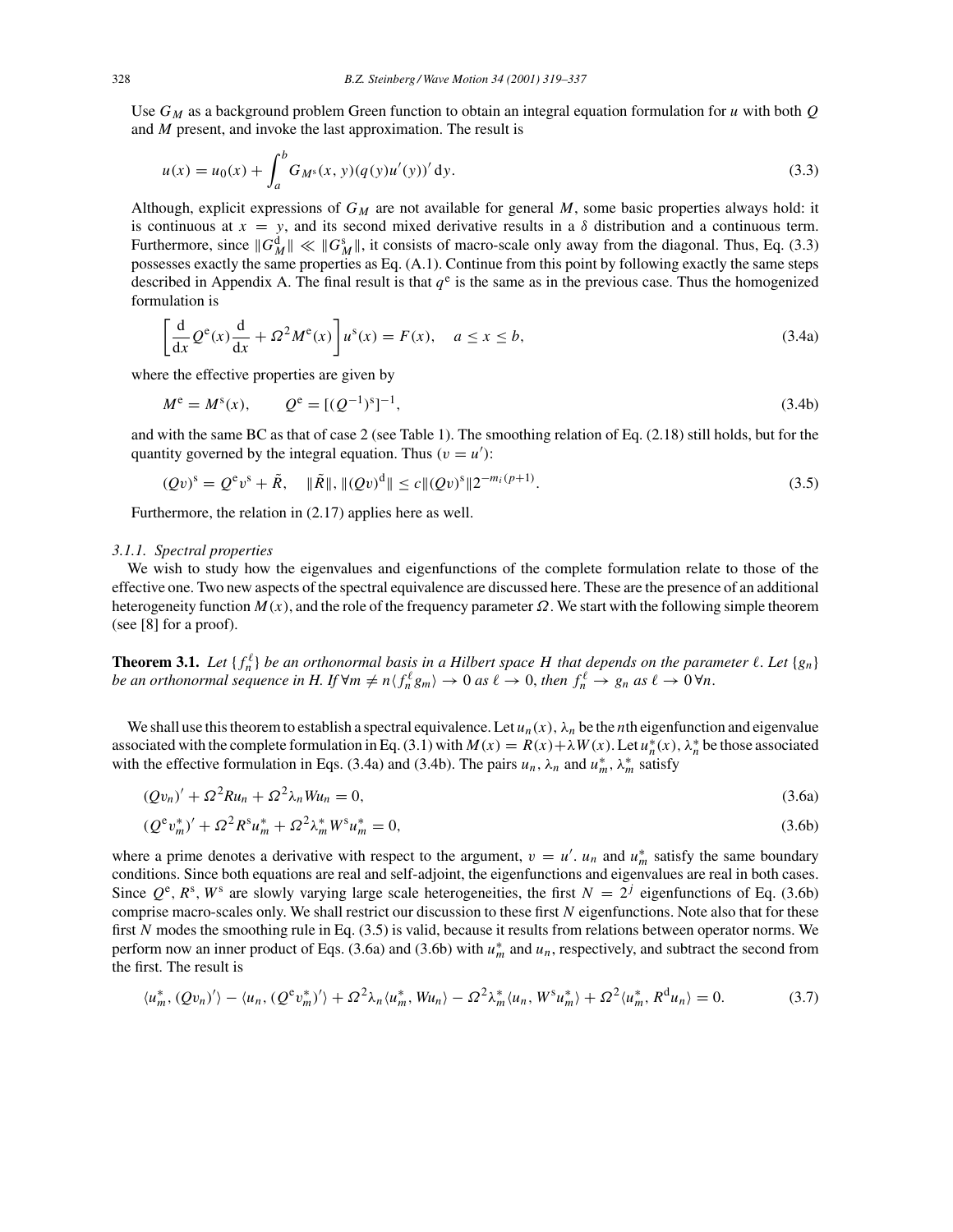Perform now the following steps. Apply integration by parts to the two leftmost terms. Use the fact that  $\langle u_n, W^s u_m^* \rangle =$  $\langle u_n^s, W^s u_m^* \rangle$  (since W<sup>s</sup> and  $u_m^*(m \le N = 2^j)$  are macro-scale quantities). Multiply the last quantity by  $\lambda_n$  and add and subtract it from the last equation. The result is

$$
u_m^* Q v_n \Big|_a^b - u_n Q^e v_m^* \Big|_a^b + \langle v_n, Q^e v_m^* \rangle - \langle v_m^*, Q v_n \rangle + \Omega^2 (\lambda_n - \lambda_m^*) \langle u_n^s, W^s u_m^* \rangle + \Omega^2 \lambda_n \langle u_m^*, W u_n - W^s u_n^* \rangle + \Omega^2 \langle u_m^*, R^d u_n \rangle = 0.
$$
 (3.8)

We have  $u_m^* = \mathbf{P}_j u_m^*$ , and **P** is self-adjoint. Thus

$$
\langle u_m^*, W u_n \rangle - \langle u_m^*, W^s u_n^s \rangle = \langle u_m^*, W^{\mathrm{d}} u_n^{\mathrm{d}} \rangle, \tag{3.9a}
$$

$$
\langle u_m^*, R^{\mathbf{d}} u_n \rangle = \langle u_m^*, R^{\mathbf{d}} u_n^{\mathbf{d}} \rangle,\tag{3.9b}
$$

$$
\langle v_m^*, Qv_n \rangle = \langle \mathbf{P}_j v_m^*, Qv_n \rangle = \langle v_m^*, Q^{\text{e}} v_n^{\text{s}} \rangle \quad \text{(by Eq. (3.5) as the microscale } \ell \to 0\text{).}
$$

Substituting everything back into Eq. (3.8), we find

$$
\langle u_n^s, W^s u_m^* \rangle (\lambda_n - \lambda_m^*) = [u_n Q^e v_m^* - u_m^* Q v_n]_a^b - \langle v_n^d, Q^e v_m^* \rangle - \Omega^2 \langle u_m^*, (R^d + \lambda_n W^d) u_n^d \rangle. \tag{3.10}
$$

Let  $\ell$  be the micro-scale — the length-scale on which  $u_n^d$ ,  $v_n^d$  vary, and  $L_m^*$  be the length-scale on which  $u_m^*$  varies. Since the effective formulation consists of large scale coefficients only, it follows that  $L_m^*$  is determined only by the mode order, and is approximately  $1/m$ . It is clear that the two rightmost terms in Eq. (3.10) vanish as the parameter  $\ell$  goes to zero (see Eqs. (2.13) and (2.17)). This fact is used next to establish a spectral equivalence between the effective and complete BVPs.

*Homogeneous Neumann or Dirichlet boundary conditions*. In this case the first term in the r.h.s. of Eq. (3.10) vanishes. Then

$$
(\lambda_n - \lambda_m^*) \langle u_n^s, W^s u_m^* \rangle = -\langle v_n^d, Q^e v_m^* \rangle - \Omega^2 \langle u_m^*, (R^d + \lambda_n W^d) u_n^d \rangle \to 0 \quad \text{as } \frac{\ell}{L_n^*} \to 0 \ \forall n \neq m. \tag{3.11}
$$

Then by Eq. (3.11) and Theorem 3.1, we get

$$
u_n^s \to u_n^* \quad \text{as } \frac{\ell}{L_n^*} \to 0,\tag{3.12a}
$$

and with this last result, Eq. (3.11) gives (with  $m = n$ )

$$
\lambda_n \to \lambda_n^* \quad \text{as } \frac{\ell}{L_n^*} \to 0. \tag{3.12b}
$$

This is the "spectral equivalence" discussed in issue (3) in Section 1. From the rightmost term in Eq. (3.11) it is seen that for constant  $\ell$ , L, the spectral equivalence becomes less accurate as the frequency  $\Omega$  increases or as  $\lambda_n$ increases.

*Impedance boundary conditions*. Here, the first term on the r.h.s. of Eq. (3.10) does not vanish. The consequences are that in general  $u_n^s \neq u_n^*$  and  $\lambda_n \neq \lambda_n^*$ .

*Natural impedance boundary conditions*. Let us consider the following boundary conditions:

$$
Q(x)v(x) + \alpha_{1,2}u(x) = 0 \quad \text{at } x = a, b \tag{3.13a}
$$

for the complete formulation, and

$$
Q^{e}(x)v^{*}(x) + \alpha_{1,2}u^{*}(x) = 0 \quad \text{at } x = a, b
$$
\n(3.13b)

for the effective formulation. With these BC  $Qv_n = -\alpha_{1,2}u_n$  and  $Q^e v_m^* = -\alpha_{1,2}u_m^*$  at the boundaries. Under these conditions the first term on the r.h.s. of Eq. (3.10) vanishes and Eqs. (3.12a) and (3.12b) hold again. This result is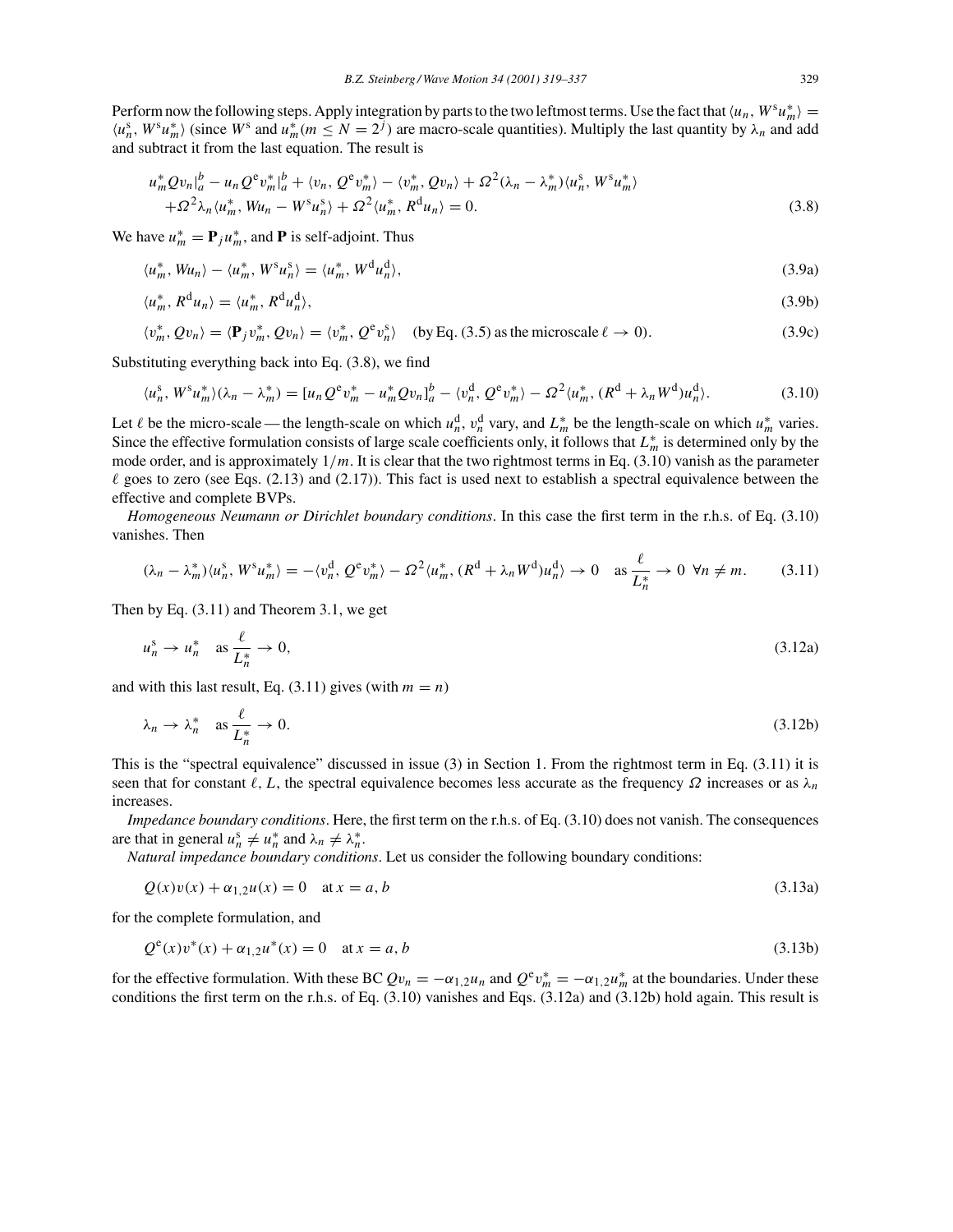of particular importance, as the impedance BC given in Eq. (3.13a) is used in many physical problems (see, for example, Section 3.2 in [17]). The fact that the identities in Eqs. (3.12a) and (3.12b) hold when the impedance BC of Eq.  $(3.13b)$  is applied to the effective formulation means that the effective measure of O is also the relevant one for establishing the effective modes in the impedance case. These results are consistent with Table 1. Also here, when we increase  $\Omega$  or  $\lambda_n$  the spectral equivalence "deteriorates".

# *3.1.2. The effective Wronskian — a generalized spectral equivalence*

An alternative approach to the spectral equivalence is to study the relation between the Wronskian of the complete problem, W, and that of the effective one (*effective Wronskian*) W<sup>e</sup>. We have  $W[u_\ell, u_r] = u_\ell v_r - v_\ell u_r (v = u'),$ where  $u_{\ell}, u_r$  are solutions of the source-free problem satisfying the left and right boundary conditions. It is well known that (with  $M(x) = R(x) + \lambda W(x)$ ):

$$
Q(x)W[u_{\ell}, u_r] = \text{const.} = f(\Omega, \lambda),\tag{3.14}
$$

that is, f is a function of the frequency parameter  $\Omega$  and the spectral parameter  $\lambda$ , but *not* of x. Operating with **P**<sub>j</sub> (see Eq.  $(2.1a)$ ) on both sides and using Eq.  $(3.5)$ , we find that

$$
Q^{e}(u_{\ell}^{s}v_{r}^{s} - v_{\ell}^{s}u_{r}^{s}) = f(\Omega, \lambda) \quad \text{as } \frac{\ell}{L} \to 0.
$$
\n(3.15)

However,  $u_\ell^s v_r^s - v_\ell^s u_r^s$  is nothing but the Wronskian associated with the macro-scale formulation and its solutions. Thus, Eqs. (3.14) and (3.15) yield the *Wronskian equivalence*

$$
Q^e \mathcal{W}^e = \mathcal{Q} \mathcal{W} = f(\mathcal{Q}, \lambda) \quad \text{as } \frac{\ell}{L} \to 0.
$$

That is, as  $\ell/L \to 0$ , the dependence of  $\mathcal{W}^e$  on  $\Omega$ ,  $\lambda$  approaches that of W. It is well known that for a fixed  $\Omega$ , the roots of W and  $W^e$  in the complex  $\lambda$  plane are  $\lambda_n$  and  $\lambda_n^*$ . Thus, this result re-establishes the spectral equivalence (3.12b). More important, the relation between W and  $W^e$  yields a spectral equivalence result in the complex  $\Omega$ plane too. Let  $\Omega_n$ ,  $\lambda$  and  $\Omega_n^*$ ,  $\lambda$  be the roots of W and  $\mathcal{W}^e$  in the complex  $\Omega$  plane, for a fixed  $\lambda$ . Then, the last results yield

$$
\Omega_n^*(\lambda) \to \Omega_n(\lambda) \quad \text{as } \frac{\ell}{L} \to 0. \tag{3.17}
$$

These results are important for establishing effective modal representations, as well as for *effective resonance frequency* analysis (effective SEM). The temporal frequency equivalence was demonstrated numerically in [16].

#### *3.1.3. Numerical example*

Let us check the spectral equivalence via a simple numerical example. Consider the heterogeneity functions

$$
Q(x) = W(x) = 1 + a\cos(\kappa \pi x), \quad \kappa \gg 1,
$$
\n
$$
(3.18)
$$

which have a typical length-scale of  $\ell = 2/\kappa$ . Thus, for  $\Omega = 1$  these heterogeneity functions vary on the micro-scale. The effective properties are given, approximately, by

$$
Q^{e} = \sqrt{1 - a^{2}}, \qquad W^{e} = 1.
$$
 (3.19)

We have computed the eigenvalues and eigenfunctions of the complete problem ( $\lambda_n$ ,  $u_n$ ), and those of the effective problem  $(\lambda_n^*, u_n^*)$ , for Neumann, Dirichlet, and natural impedance BC. The spectral equivalence is demonstrated in Fig. 4 for the eigenvalues. It is seen that the relative difference between the effective and complete spectra is kept below 1% for  $n \leq \frac{1}{8}\kappa \approx 4/\ell$ ). Similar results were obtained for the modes (see more examples in Section 4).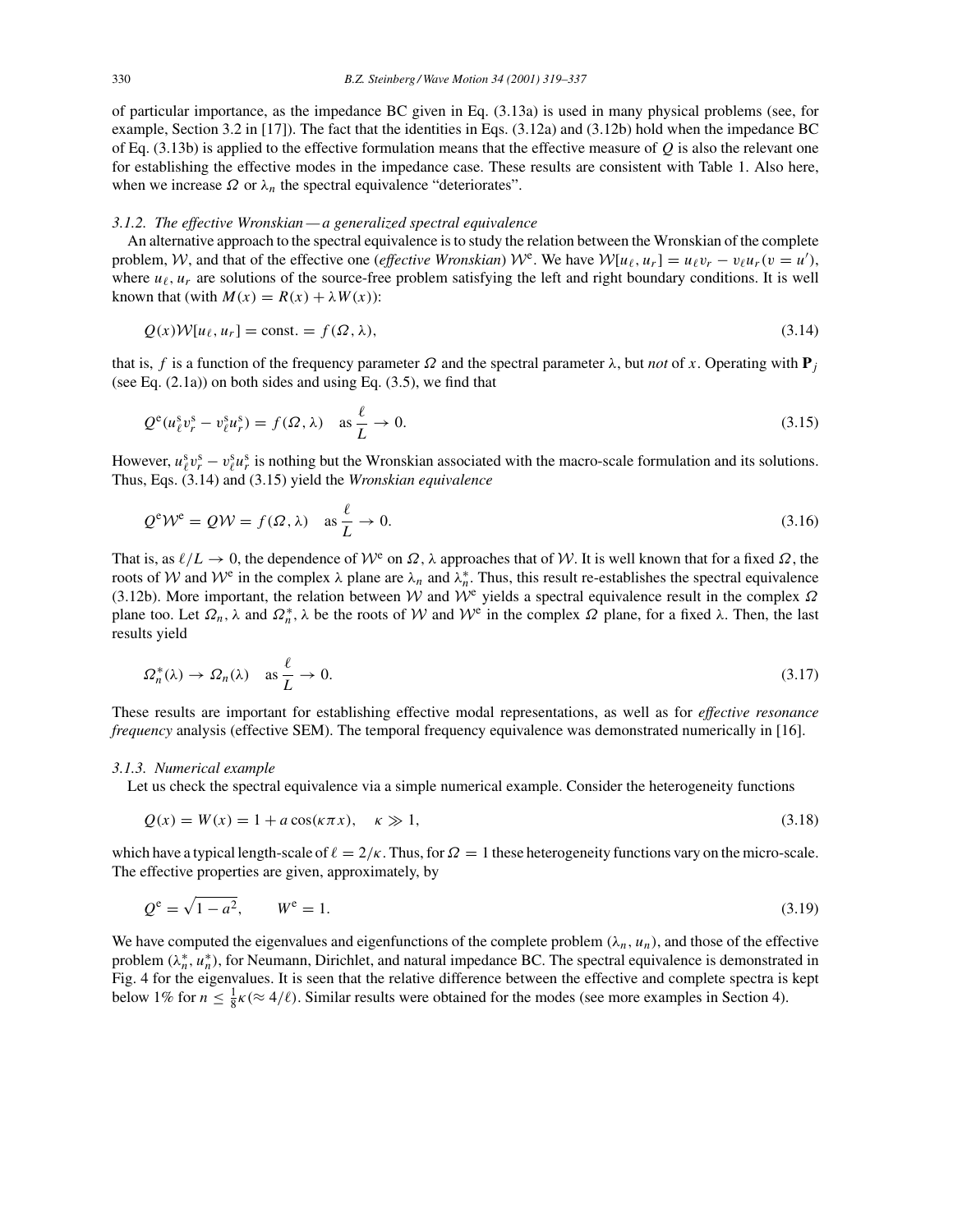

Fig. 4. The spectral equivalence: a comparison of the relative difference between the eigenvalues of Eq. (3.1) — the complete problem, and those of Eq.  $(3.4a)$ —the effective, or homogenized, problem. The heterogeneity functions are given in Eqs. (3.18) and (3.19) with  $a = 0.5$ : (a) Dirichlet BC, (b) Neumann BC, (c) natural impedance BC.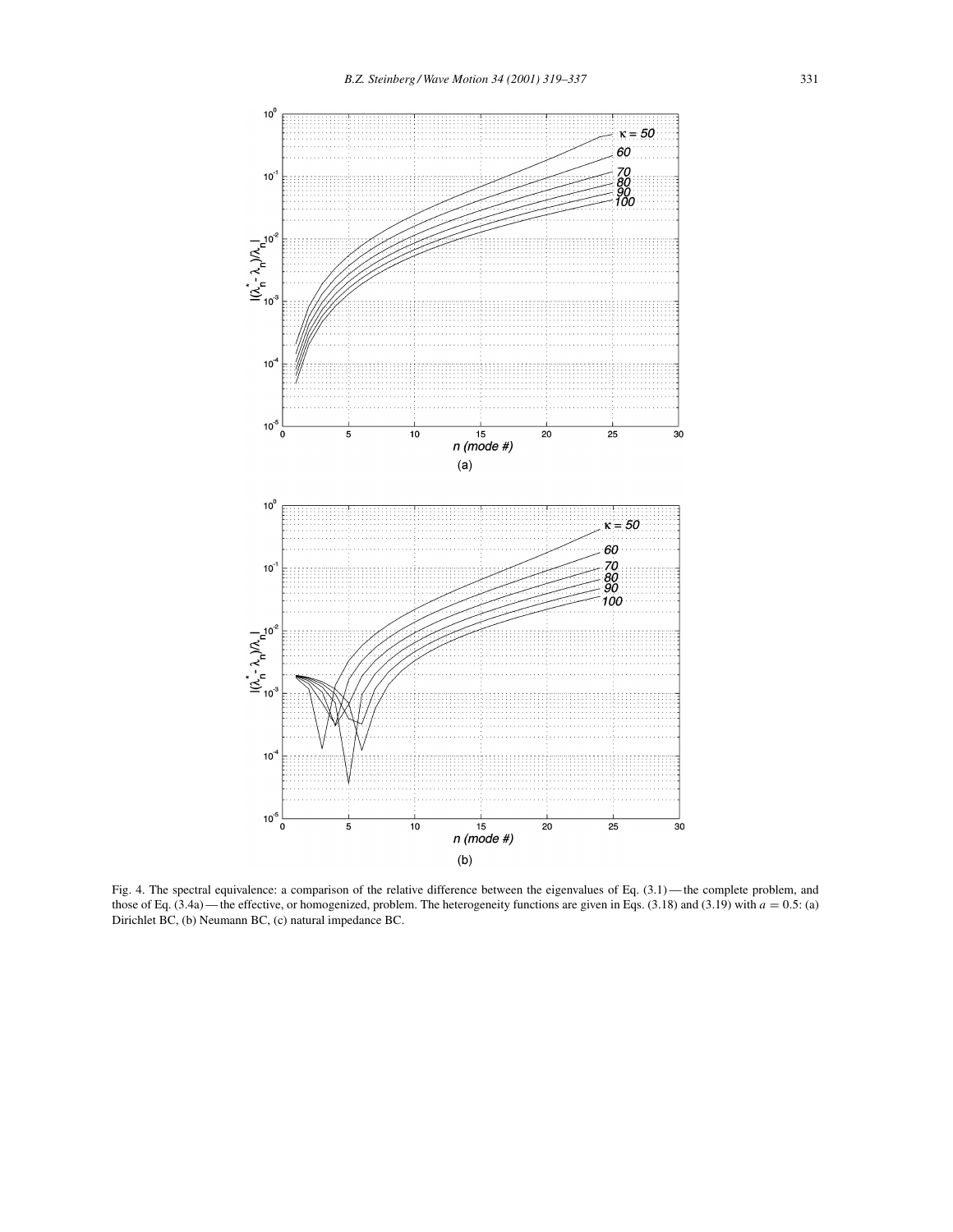

Fig. 4 (*Continued* ).

# *3.2. Multi-resolution homogenization of propagation in complex laminates*

Electromagnetic wave propagation in an isotropic plane stratified 2D medium is governed by

$$
\nabla \cdot (Q \nabla u) + k_0^2 g u = s(x, y), \quad Q = p^{-1} \mathbf{I}, \ \ 0 \le x \le a,
$$
\n(3.20)

where  $u(x, y)$  is the field,  $k_0$  is a reference wavenumber,  $s(x, y)$  is a source term,  $p(x)$  and  $g(x)$  represent the medium heterogeneity, and **I** is the identity matrix. For TE or TM wave, *u* is the *z*-directed electric or magnetic field and  $p(x) \equiv \mu(x)$ ,  $g(x) \equiv \epsilon(x)$  or  $p(x) \equiv \epsilon(x)$ ,  $g(x) \equiv \mu(x)$ , respectively. Eq. (3.20) is accompanied by boundary conditions at  $x = 0$ , a, and by an outgoing wave radiation condition at  $|y| \to \infty$ . It is assumed throughout that p and g vary rapidly in the x (vertical) direction and slowly in the y (horizontal) direction, when compared to the reference wavelength  $\lambda = 2\pi/k_0$ . The geometry is shown in Fig. 5. Our goal is to establish an homogenized representation of the problem, which incorporates effective measures of the complexity in the  $x$ -direction.

Eq. (3.20) can be reduced to a 1D Sturm–Liouville problem by a Fourier transform along the y coordinate. We define the transform pair

$$
\tilde{u}(x,\eta) = \int_{-\infty}^{\infty} u(x,y) e^{-ik_0\eta y} dy, \qquad u(x,y) = \frac{k_0}{2\pi} \int_{-\infty}^{\infty} \tilde{u}(x,y) e^{ik_0\eta y} d\eta.
$$
\n(3.21)



Fig. 5. The geometry of the complex laminate.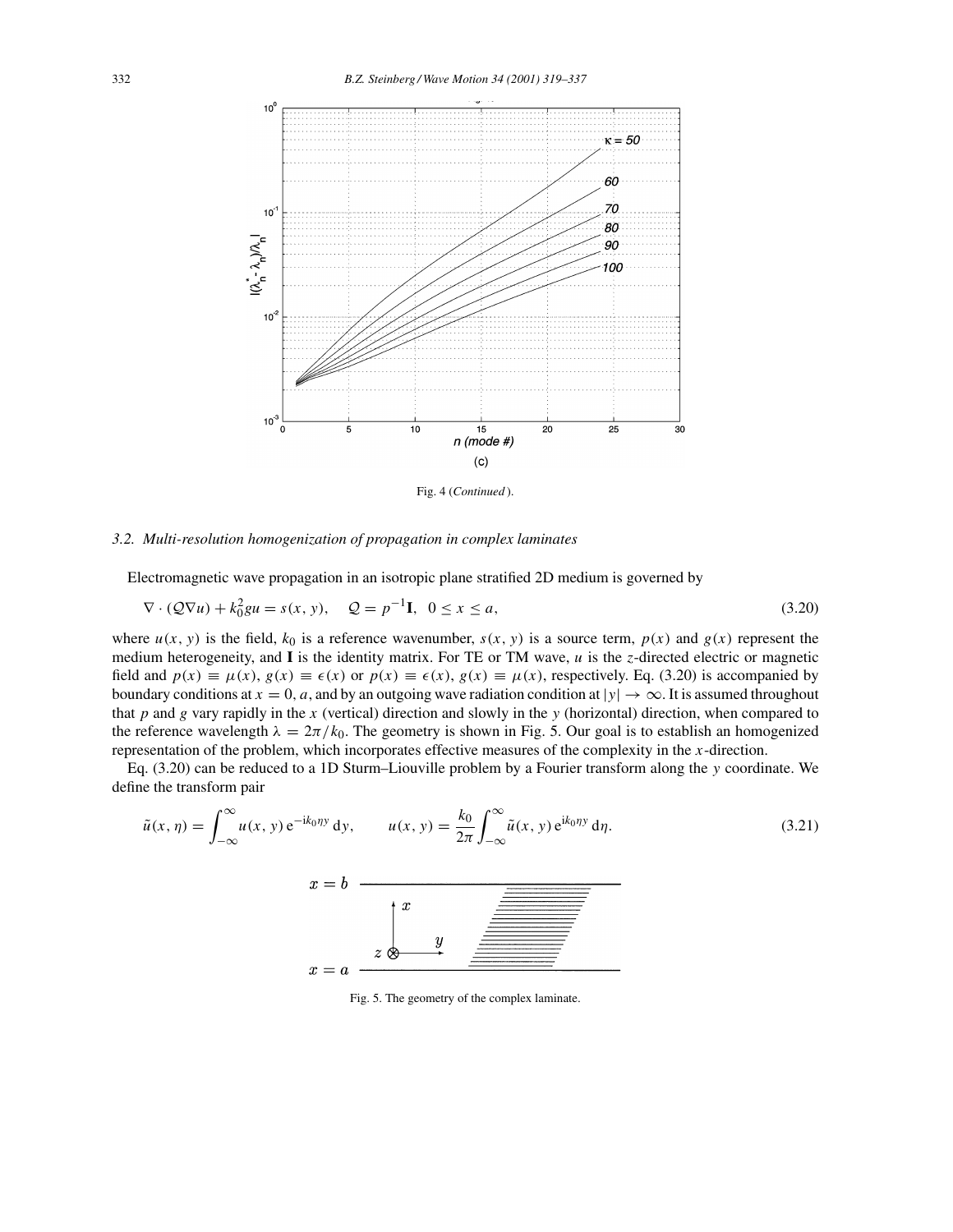Upon applying it to the wave equation we get an ODE for  $\tilde{u}$ :

$$
\left[\frac{d}{dx}Q(x)\frac{d}{dx} + k_0^2 M(x)\right]\tilde{u}(x,\eta) = \tilde{s}(x,\eta), \quad Q(x) = \frac{1}{p(x)}, \quad M(x) = g(x) - \frac{\eta^2}{p(x)}.
$$
\n(3.22)

The large scale solution component, in the  $x$ -direction, is governed by

$$
\left[\frac{\mathrm{d}}{\mathrm{d}x}\,Q^{\mathrm{e}}\frac{\mathrm{d}}{\mathrm{d}x} + k_0^2 M^{\mathrm{e}}\right]\tilde{u}^{\mathrm{s}}(x,\eta) = \tilde{s}, \quad Q^{\mathrm{e}}(x) = \frac{1}{p^{\mathrm{s}}(x)}, \quad M^{\mathrm{e}}(x) = g^{\mathrm{s}}(x) - \eta^2 \left[\frac{1}{p(x)}\right]^{\mathrm{s}}.
$$

Applying the inverse Fourier transform, we obtain the effective wave equation

$$
\nabla \cdot (\mathcal{Q}^e \nabla u^s) + k_0^2 g^e u^s = 0, \quad g^e(x) = g^s(x), \quad \mathcal{Q}^e(x) = \text{diag}\left\{ \frac{1}{p^s(x)}, \left[ \frac{1}{p(x)} \right]^s \right\}. \tag{3.24}
$$

This formulation is identical in form to Eq.  $(3.20)$  except that the heterogeneities Q and g are replaced by their effective measures  $Q^e$  and  $g^e$  obtained by smoothing in the x-direction. In general  $1/p^s \neq (1/p)^s$ . This introduces an effective anisotropy into the macro-scale formulation in Eq. (3.24). The anisotropy principal axes coincide with the stratification axes.

#### *3.2.1. The spectral equivalence and modal representation of wave fields*

We turn now to use the spectral equivalence results of Sections 3.1.1 and 3.1.2 to derive an effective modal expansion scheme in a waveguide. Let  $\tilde{u}_n(x)$ ,  $\eta_n^2$  and  $\tilde{u}_n^*(x)$ ,  $(\eta_n^2)^*$  be the eigenfunctions and eigenvalues associated with the complete and effective problems of Eqs. (3.22) and (3.23), respectively. The spectral equivalence demonstrated in Section 3.1.1 directly apply. Thus, we have

$$
\tilde{u}_n^* \to \tilde{u}_n^s, \qquad \eta_n^* \to \eta_n \quad \text{as } \frac{\ell}{L_n^*} \to 0.
$$
\n
$$
(3.25)
$$

This equivalence is demonstrated in Section 4. The corresponding *propagation* modes are

$$
u_n(x, y) = \tilde{u}_n(x) e^{ik_0 \eta_n y}, \tag{3.26a}
$$

$$
u_n^*(x, y) = \tilde{u}_n^*(x) e^{ik_0 \eta_n^* y}.
$$
\n
$$
(3.26b)
$$

Thus, in view of the spectral equivalence, the effective modes have the same  $x$  dependence as that of the macro-scale component of the complete ones, and the same propagation constants as those of the complete ones. Since  $|\eta_n - \eta_n^*|$ is a *fraction of a percent* (see Section 3.1.3), it follows that for the lowest modes the homogenized formulations *keep track of the correct phase accumulation for hundreds of wavelengths*, at least in the asymptotic sense pointed in Eq. (3.25). The importance of this fact cannot be overemphasized.

Consider now an initial illumination field  $u_0(x)$  at  $y = 0$ . Formal modal expansion of the field in the complete and homogenized formulations are given, respectively, by

$$
u(x, y) = \sum_{n=1}^{\infty} \langle u_0, \tilde{u}_n \rangle \tilde{u}_n(x) e^{ik_0 \eta_n y} = \sum_{n=1}^{\infty} \langle u_0, \tilde{u}_n^s \rangle \tilde{u}_n(x) e^{ik_0 \eta_n y} \quad \text{(by (2.13) and (2.17) as } \ell \to 0), \tag{3.27a}
$$

$$
u^*(x, y) = \sum_{n=1}^{N} \langle u_0, \tilde{u}_n^* \rangle \tilde{u}_n^*(x) e^{ik_0 \eta_n^* y}, \qquad (3.27b)
$$

where the upper limit of the summation in the latter,  $N$ , is chosen as to include scales consistent with the pre-defined smoothing level j. Thus  $N = 2<sup>j</sup>$  (assuming a laminate width of unity). Under this condition, the spectral equivalence holds and one has

$$
u^* = \mathbf{P}_j u = u^s. \tag{3.28}
$$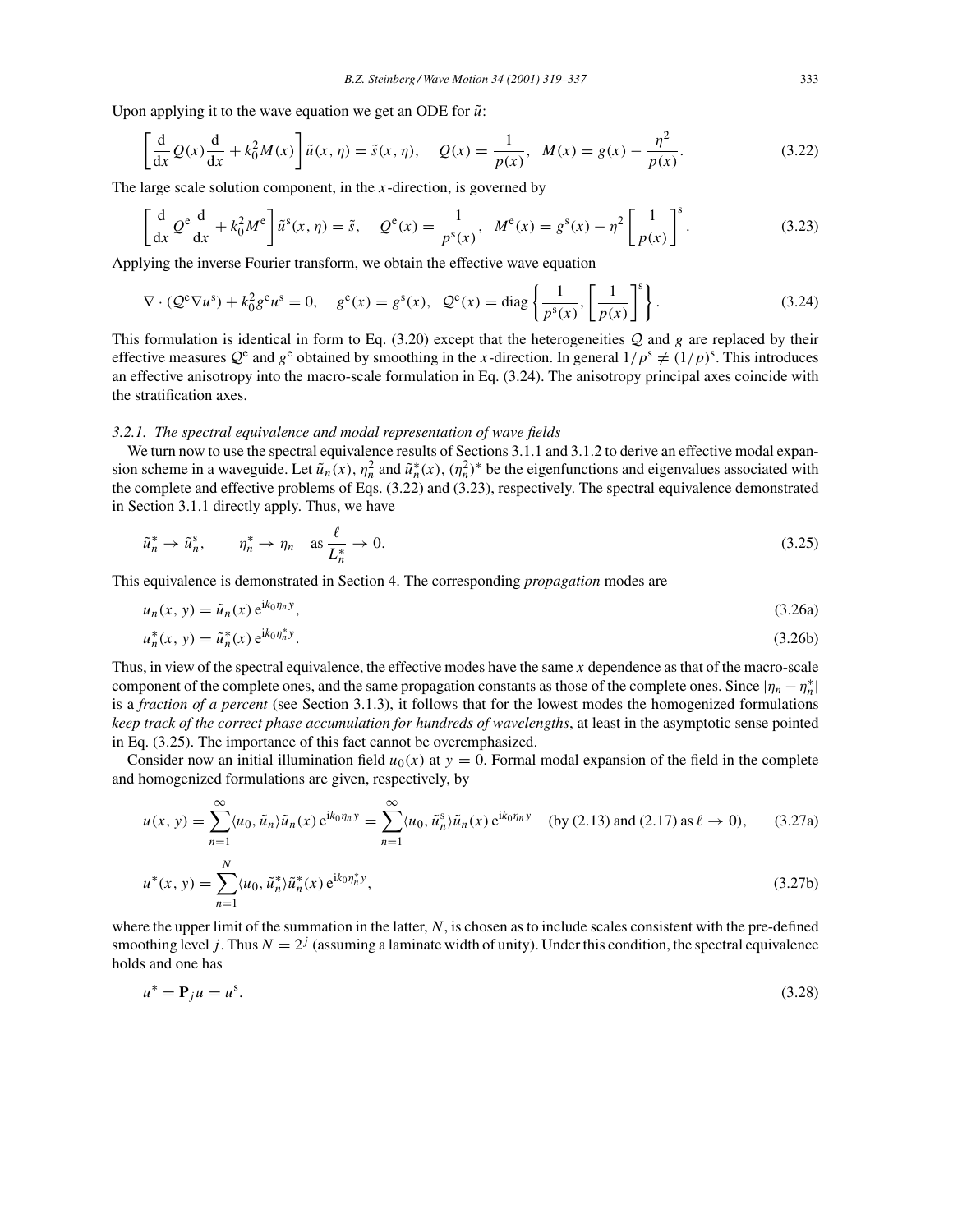#### *3.2.2. The Green function*

The one-dimensional Green function  $\tilde{G}(x, \eta; x', y')$  of the complete problem (3.20)–(3.22) can be expressed by the modal summation [17]

$$
\tilde{G}(x, \eta; x', y') = -\sum_{n} \frac{\tilde{u}_n(x)\tilde{u}_n(x')}{\eta^2 - \eta_n^2} e^{-i\eta y'}.
$$
\n(3.29)

When the last expression and the inverse transform, Eq.  $(3.21)$ , are used in conjunction with the Residue theorem, we get the modal representation of  $G(x, y; x', y')$ :

$$
G(x, y; x', y') = \frac{ik_0}{2} \sum_{n} \frac{\tilde{u}_n(x)\tilde{u}_n(x')}{\eta_n} e^{ik_0 \eta_n |y - y'|}.
$$
\n(3.30)

Formally, the Green function of the effective problem is given by the same summation, with  $u_n$ ,  $\eta_n$  replaced by the corresponding quantities of the homogenized formulation  $u_n^*$ ,  $\eta_n^*$ . This, however, yields the response for a  $\delta(x-x')$  source, which is inconsistent with the initial requirements from the homogenized formulation; the solutions associated with the latter should not contain, at least formally, any micro-scale component. Furthermore, summation of elements with increasingly large  $n$  must include building blocks for which the spectral equivalence breaks down.

The way to circumvent this inconsistency is to redefine the role of  $G$ , as to match the ideas behind macro-scale formulations. The effective Green function should be the response to a source excitation from which all and *only* large scale sources can be obtained. Thus, it is the response to the *smoothed*  $\delta$ , containing only the spectral components in the interval  $|\xi| \leq 2^{j}$ . The corresponding Green function, termed now the *effective* Green function, is given by

$$
G^{e}(x, y; x', y') = \frac{\mathrm{i}k_0}{2} \sum_{n=1}^{N=2^{j}} \frac{\tilde{u}_n^*(x)\tilde{u}_n^*(x')}{\eta_n^*} e^{\mathrm{i}k_0 \eta_n^* |y - y'|},
$$
(3.31)

which is now consistent with the idea of large scale solutions. Furthermore, for this range of summation, the spectral equivalence holds, thus  $G^e$  can be expressed also as  $P_jP'_jG(x, z; x', z')$ , where  $P_j$  and  $P'_j$  act on the x and x' dependence, respectively. This establishes a "horizontal" connection between the complete and effective Green functions (see Fig. 2).

## **4. Numerical examples**

Consider a propagation of a TM wave in a complex laminate with boundaries at  $a = 0, b = 1$ , with  $\mu = 1$ , and with the complex  $\epsilon$  heterogeneity described in Fig. 1. The inner scale of this heterogeneity is  $\ell = 0.02$ . We choose  $k_0 = 5\pi$  that corresponds to a wavelength  $\lambda = 0.4$ , 20 times larger than  $\ell$ . For this range of parameters, an appropriate smoothing level is  $j = 4$ . Also, spectral equivalence should hold well for the first few modes. Fig. 6 shows  $1/p^s$  and  $(1/p)^s$  associated with  $p(x)$ . Fig. 7 shows  $\eta_m^2$  ( $\times$  signs) and  $(\eta_m^2)^*$  ( $+$  signs) associated with  $p(x)$ of Fig. 1 and with its effective measures (of Fig. 6), respectively. To appreciate the effects of the heterogeneity, we also show by circles  $\eta_m^2$  in the absence of the heterogeneity ( $p(x) = 1$ ). Fig. 8 shows the corresponding first three modes associated with the complete (solid) and with the effective (dash-dot) formulation. The latter are smoother, but convey the same large scale behavior. These results demonstrate the efficacy of large scale modal representations.

#### **5. Conclusions**

Multi-resolution theory and wavelets expansion were used to develop homogenized formulation for propagation in complex laminates. This formulation governs the propagation of the field macro-scale component. The connection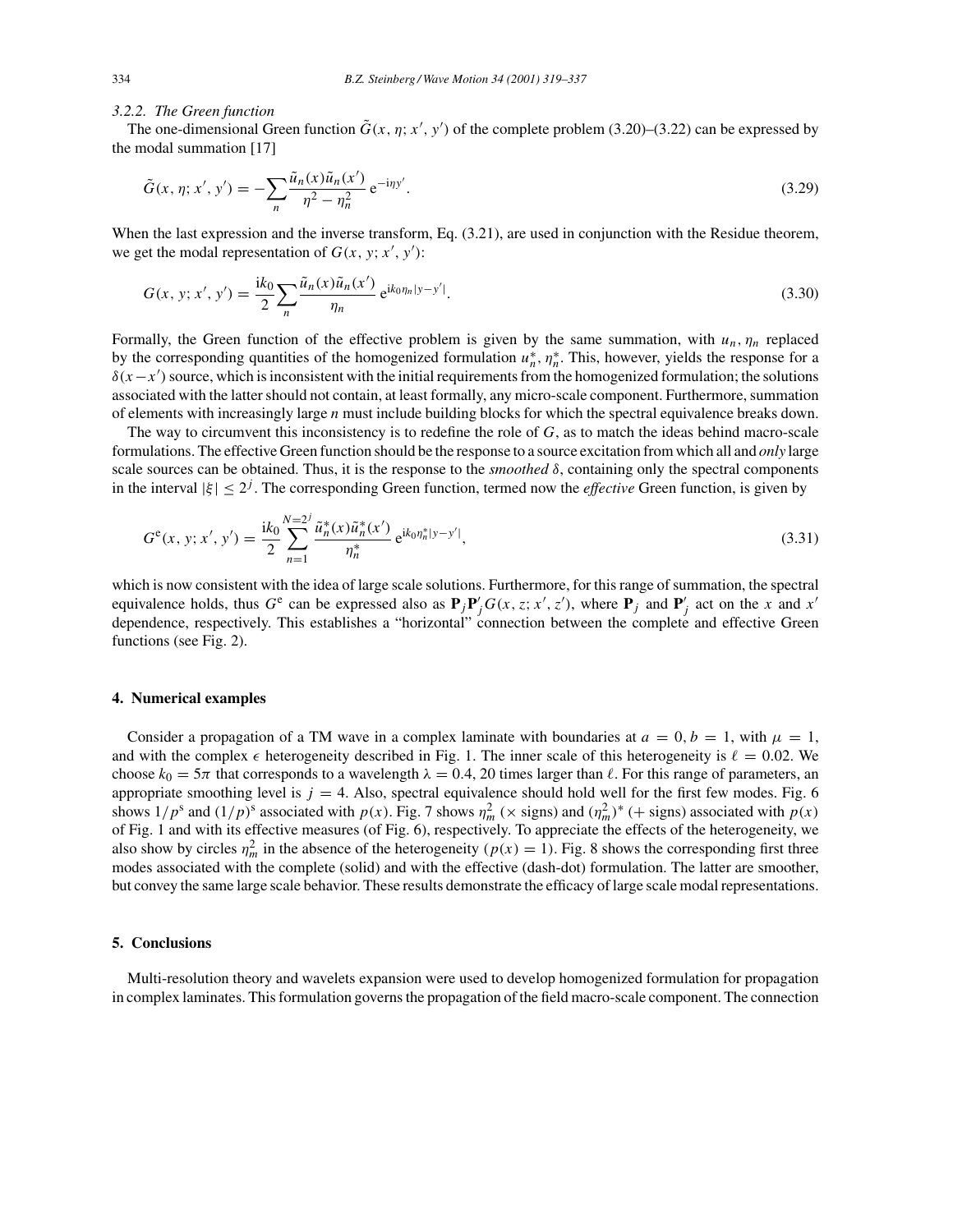

Fig. 6. The effective measures associated with the heterogeneity of Fig. 1.



Fig. 7. The eigenvalues. Shown are  $\eta_m^2$  ( $\times$  signs),  $(\eta_m^2)^*$  (+ signs), and  $\eta_m^2$  associated with the homogeneous problem  $p = 1$  ( $\circ$  signs).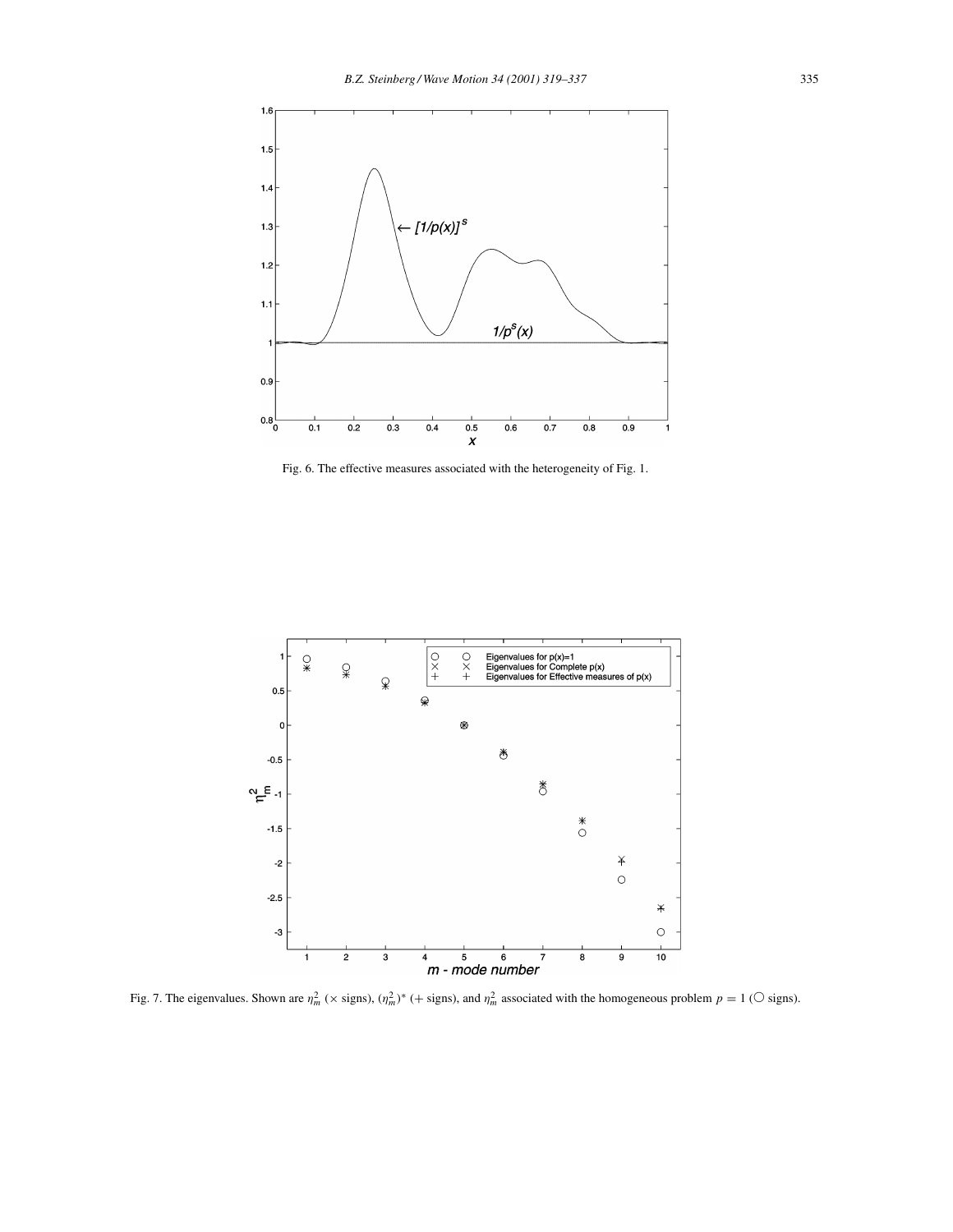

Fig. 8. The first three modes. Shown are  $\tilde{u}_n$  and  $\tilde{u}_n^*$ .

between the basic entities associated with the complete formulation (such as boundary conditions, modes, eigenvalues, resonances, modal expansions) and those of the homogenized one was investigated. A central issue here is the spectral equivalence (or more generally, the Wronskian equivalence) and its dependence on the micro-scale. It is shown that spectral equivalence holds for modes satisfying  $L_m^* \gg \ell$ , the former is the length-scale on which the mth effective mode varies, and the latter is the micro-scale. Self-consistent effective modal expansion scheme and effective Green function representation were suggested.

#### **Acknowledgements**

This research was supported in part by a grant from the Israel Science Foundation.

#### **Appendix A. Derivation of integral equations**

Case 1 is the simplest one. Define the background Green function  $G(x; y)$  as that associated with the homogeneous medium  $Q = M = 1$ , with the same BC as for Eq. (3.1). The solution for G is straightforward and can be found in many textbooks. It is continuous at  $x = y$  and varies on the macro-scale dimension for  $x \neq y$ . An integral equation formulation is obtained by moving  $m(x)$  to the differential equation r.h.s., and expressing the solution  $u(x)$ as a convolution of G with the extended source term  $F(x) - \Omega^2 m(x)u(x)$ . The result is given by the formulation in Eqs. (2.2a) and (2.2b) with  $k(x, y) = G(x, y)$ ,  $q = m$ , and  $u_0 = \int F(y)G(x, y) dy$ . Recalling the regularity properties of G, this case corresponds to the one described in Section 2.2.1. The key point here is that  $u<sup>s</sup>$  satisfies, to a good approximation, the same integral equation (i.e. the same kernel) as that of  $u$ , with M replaced by  $M^s$ . That means  $u^s$  satisfies also the corresponding complete differential equation with M replaced by  $M^s$ , and with the same boundary conditions.

In case 2, the procedure leading to an integral equation is somewhat more involved. First, we move the term  $(qu')'$ to the r.h.s. of the differential equation governing u. Then, we use G of case 1 to express u as a convolution with the extended source term  $F - (qu')'$ . The result is an integro-differential equation for u,